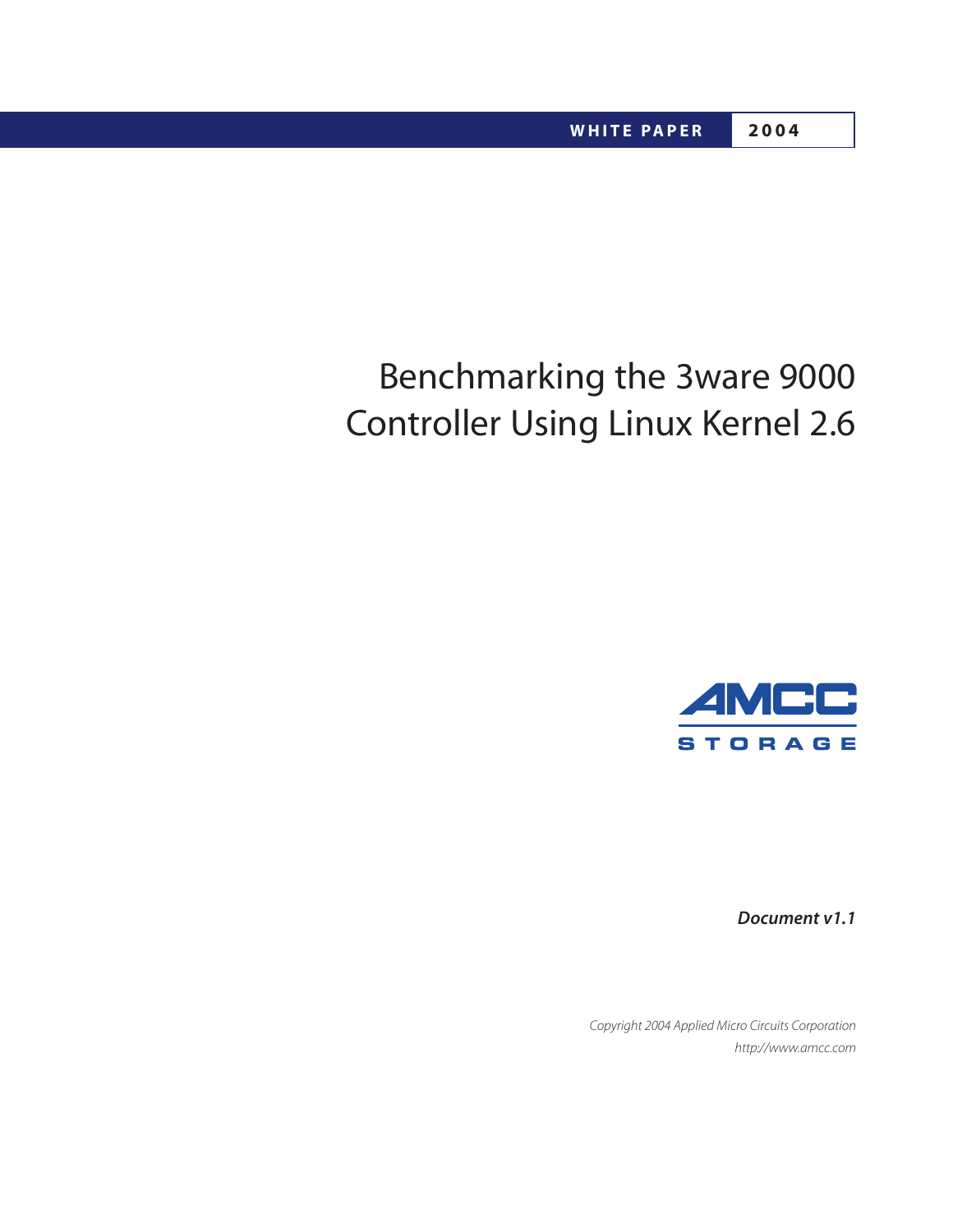| Tuning Test Case 2: Bonnie++ Benchmark: Hardware RAID 5  5 |
|------------------------------------------------------------|
|                                                            |
|                                                            |
|                                                            |
|                                                            |
|                                                            |
|                                                            |

©2004 by Applied Micro Circuits Corporation. All rights reserved. No part of this publication may be reproduced, stored in a retrieval system, or transmitted in any form by any means, electronic, mechanical , photocopying or otherwise, without the prior written agreement or permission of AMCC; 455 West Maude Avenue; Sunnyvale, CA 94085 USA.

AMCC is a registered trademark of Applied Micro circuits Corporation. 3ware, SwitchedRAID and 3DM are registered trademarks in the United States and StorSwitch is a trademark in the United States of Applied Micro Circuits Corporation . All other trademarks are the property of their respective holders.

Applied Micro Circuits Corporation assumes no responsibility for errors or omissions in this document, nor does AMCC make any commitment to update the information contained here in. Any information contained herein may change at any time without prior notice.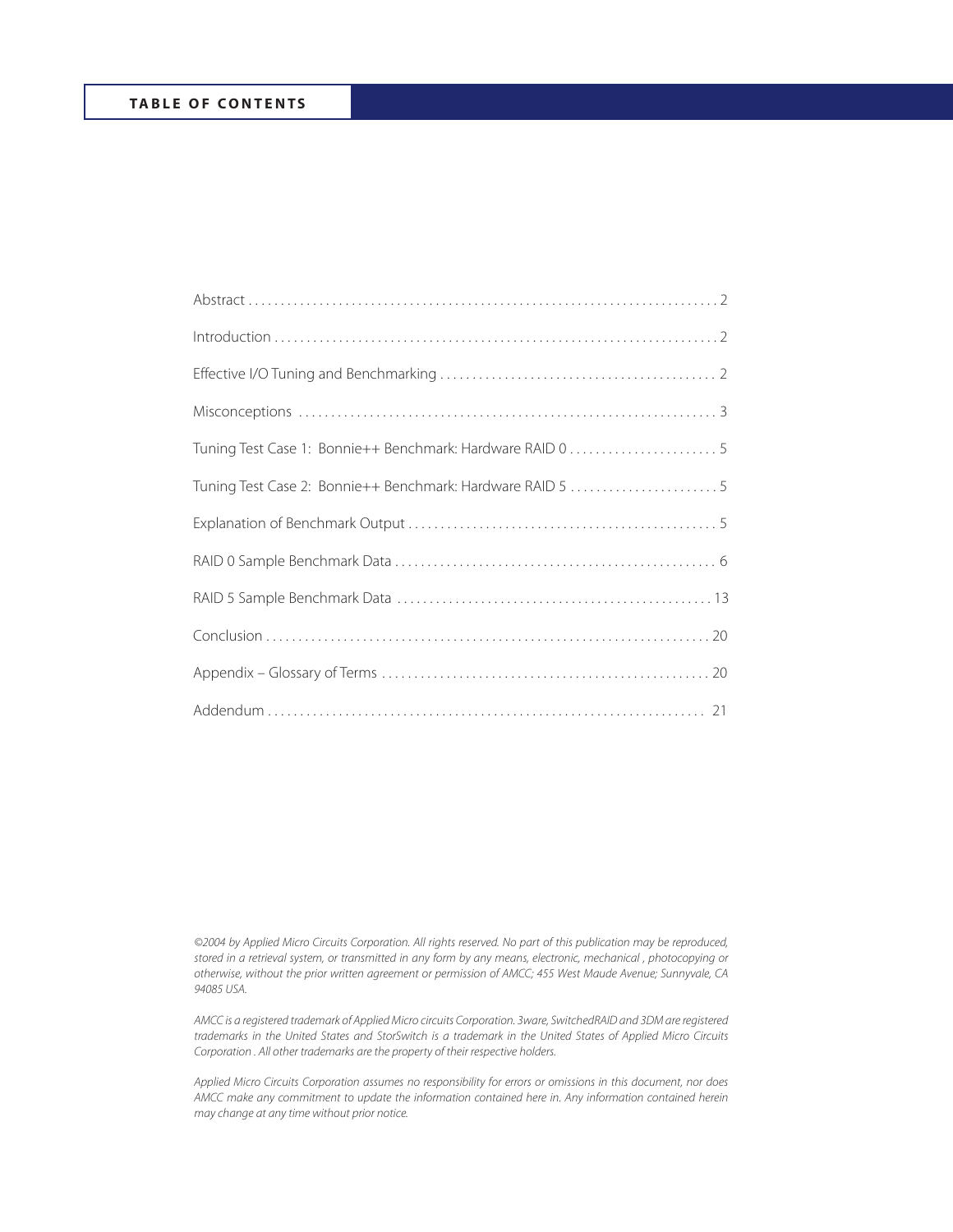# **Abstract**

This document discusses in detail several methods for effectively benchmarking the 3ware® 9000 Series RAID controllers using the Linux 2.6 kernel. Many variations for benchmarks are now available and this paper will assist with providing methods to yield consistent and accurate results for I/O performance. This document will clear misconceptions regarding benchmarking and also illustrate the benefits of system tuning parameters in detail.

This paper was written for Linux system administrators and AMCC Storage customers who are attempting to benchmark or tune their system to work with the 3ware 9000 controllers.

# **Introduction**

Benchmarking and tuning can be difficult, time consuming, and frequently provide inconsistent and inaccurate results. Additionally, many misconceptions about Linux I/O benchmarking lead customers to invalid conclusions. However, with the proper system setup and tuning, I/O benchmarks can be achieved that are close to the maximum performance of the hardware. This white paper will provide some guidelines and assistance for benchmarking to try to help AMCC Storage customers measure the performance of the 3ware 9000 Series RAID controllers accurately.

## **Effective I/O Tuning and Benchmarking**

In order to ensure successful benchmarking, fine-tune the following variables to achieve optimal performance:

#### **Tune devices read-ahead cache settings**

More asynchronous reads can be issued to the 3ware 9000 Series RAID controller by modifying the devices read-ahead cache settings. Having more asynchronous reads pending on the controller yields higher sequential read throughput. To increase the devices read-ahead cache settings, enter the following command (modifying the device, /dev/sda, as appropriate):

## **blockdev --setra 16384 /dev/sda**

## **Perform I/O with a file size of 40X physical RAM size**

Using only 2X physical RAM size can cause significant amounts of I/O to be read from the buffer cache. Running a benchmark with a file size of 40X physical RAM size will minimize the percentage of error as a result of I/O being read out of cache.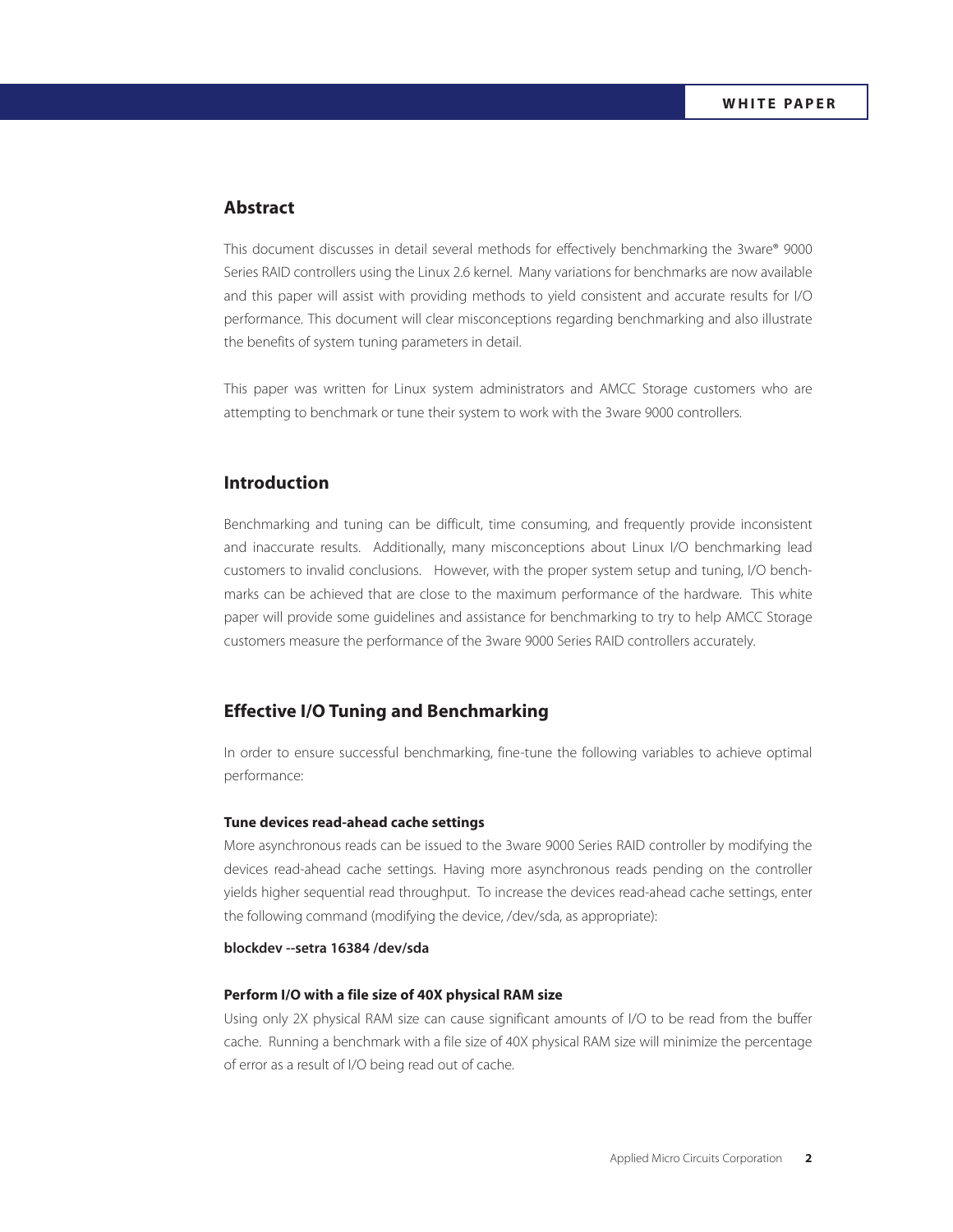#### **Multi-User Test Mode (run-level 3)**

Ideally start system in single-user mode and then run the benchmark tools. However, in most real world situations, running at run-level 1 is less frequent. Hence, start system in run-level 3 with the basic module(s) support. Unload all redundant or unused modules and processes. Running concurrent processes can influence the benchmark tool and it will generate skewed results. Additionally, avoid loading X-windows. Use run-level 3 as it provides the use of networking and other functions that are closer to real world scenarios.

## **Run 'sync' to flush the buffer cache before the benchmark**

There could be cached filesystem writes in the filesystem buffer cache to either the 3ware device or another device that need to be flushed before running the benchmark. Without flushing these writes, the benchmark could yield invalid results. This can be accomplished with the 'sync'command.

#### **Check the process table for concurrent tasks**

If there are other tasks running, such as 'updatedb' they will cause the benchmark tool to compete for CPU resources with the other tasks. The 'ps' or 'top' command will tell you whether anything else is using CPU cycles. Shutdown or kill any processes that appear to be competing for CPU resources before running the benchmark. Do not execute "ps" or "top" commands when the benchmark took is running.

#### **Avoid system intervention when tests are running**

In most cases, the system under test should be left undisturbed until the running tests have completed. Do not run concurrent processes or programs because they will have a tendency to skew the results. Moving the mouse or pressing keys on the keyboard or pressing enter causes interrupts from the mouse or keyboard device. Entering a blank line into a shell will cause your benchmark to get scheduled out and your shell to schedule in for a small time slice, affecting your results.

#### **Make sure no other drivers are loaded or busy**

If possible make sure no other device drivers are loaded or busy utilizing CPU or memory bandwidth. This will negatively impact the performance results. Before running the benchmark, unload unnecessary drivers and kernel modules using the 'rmmod' command.

## **Misconceptions**

There are many common misconceptions about I/O benchmarking under Linux.

#### **Linux I/O benchmarks always give valid results**

The accuracy of this statement is questionable. There are factors that may affect benchmark results. The system could be tuned poorly; there could be file system buffer cache hits, or background tasks could be running concurrently with the benchmark. There could also be dirty write buffers for a device that need to be flushed before the benchmark.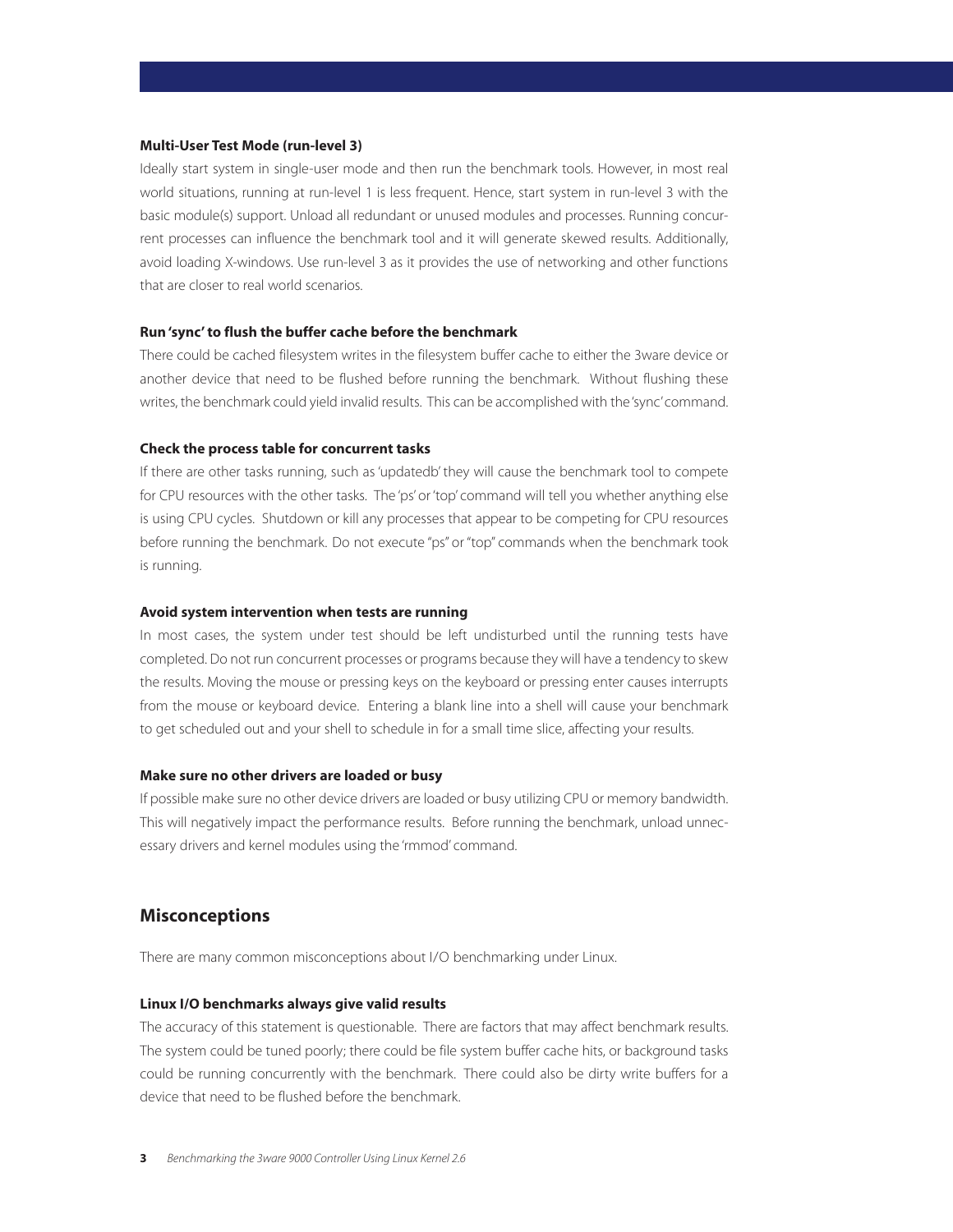## **Linux I/O benchmarks avoid cache hits**

This is not true. Even running benchmarks with an I/O size of 2X physical RAM size will result in some of the I/O being read out of cache. This will result in invalid benchmarking results.

#### **Linux I/O benchmarks issue asynchronous I/O**

Another misconception. Asynchronous reads, as seen by the device driver as multiple separate I/O, are not usually issued from a single benchmark process without the effect of tuning the devices readahead cache settings.

#### **Filesystem benchmarks issue sequential I/O during sequential I/O tests**

This is also not correct. Filesystem benchmarks usually use large files that end up being a sequence of data, metadata and possibly journal data. The LBA access pattern of the typical filesystem benchmark is not purely sequential; resulting in disk seeks which will result in invalid sequential I/O results.

#### **All Linux filesystems perform the same**

Different filesystems yield different performance results under a variety of different benchmarks and conditions. For more information on a comparison of the performance of various Linux filesystems, please see http://oss.sgi.com/projects/xfs/papers/filesystem-perf-tm.pdf

## **Multiprocessor systems results in higher I/O benchmark results**

Parts of the device driver and Linux kernel SCSI layer are non re-entrant. Re-entrency is prevented by usage of kernel primitives such as spinlocks and semaphores. Multiprocessor systems generally give the same I/O benchmark results as single processor systems. This is due to the fact that only one processor can be executing the non re-entrant parts of the OS at a time.

#### **Memory bandwidth and CPU speed don't affect I/O benchmark results**

Linux does a buffer copy from userspace to kernelspace and vice versa for all I/O except for specially compiled programs that use the O\_DIRECT flag with the 'open' system call. This buffer copy uses CPU cycles and memory bandwidth. Systems with faster memory and CPU usually yield better benchmark results.

#### **Linux does zero-copy I/O in a standard configuration**

As stated above, Linux doesn't do zero-copy I/O from userspace to kernelspace and vice versa. The kernel copies data back and forth as it is DMA'd into kernel memory to/from the device. This causes higher CPU utilization than zero-copy I/O systems.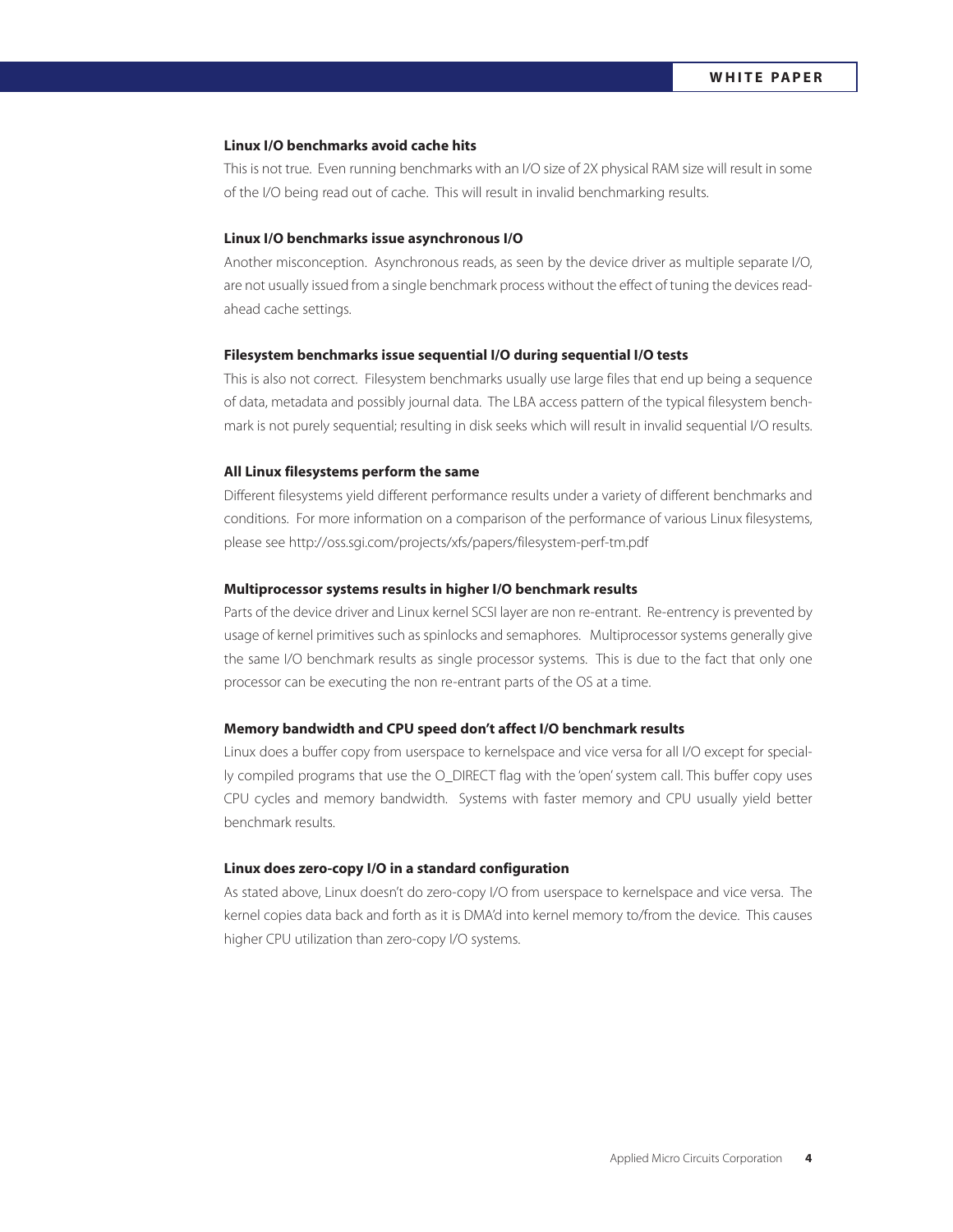# **Tuning Test Case 1: Bonnie++ Benchmark: Hardware RAID 0**

Sample Bonnie++ xfs filesystem results before adjusting the devices read-ahead settings were 203.3 MB/s writes and 88.1 MB/s reads (See RAID 0 sample benchmark data: Test #7, Trial #1). The devices read-ahead settings were then set to blockdev--setra 16384/dev/sda. The benchmark was re-run and these tuning settings resulted in a 466% increase in sequential read throughput from 88.1 MB/s to 410.7 MB/s (See RAID 0 sample benchmark data: Test #8, Trial #1).

# **Tuning Test Case 2: Bonnie++ Benchmark: Hardware RAID 5**

Sample Bonnie++ xfs filesystem results before adjusting the devices read-ahead settings were 86.3 MB/s reads and 105.8 MB/s writes (See RAID 5 sample benchmark data: Test #7, Trial #1). The devices read-ahead settings were then set to 16384. The benchmark was re-run and these tuning settings resulted in a 470% increase in sequential read throughput from 86.3 MB/s to 406.1 MB/s (See RAID 5 sample benchmark data: Test #8, Trial #1).

# **Explanation of Benchmark Output**

## **dd**

The use of 'dd' is in combination with the 'time' command. By running 'time' before 'dd', we can determine how long it took a dd of a certain amount of data to complete. Using that time we can convert to normal benchmark units of megabytes per second.

## **Bonnie++**

Output under the 'Machine' column represents the hostname of the computer on which the benchmark was run. Output under the 'Size' column represents the amount of I/O performed during the test. This is usually expressed in 'G' for gigabytes or 'M' for megabytes. Output under the 'Sequential Output' column is for sequential writes. This output is broken up into 3 types: 'Per Chr' (single character), 'Block' (large block), and 'Rewrite' (non-sequential re-write). Bonnie++ output is in Kbytes/sec. Output under the 'Sequential Input' column is for sequential reads. This output is broken up into 2 types: 'Per Chr'(single character) and 'Block'(large block). Output under the 'Random Seeks'column represents the number of random read or writes I/O operations performed per second. For each value there is a '%CP' (percent CPU usage). Any fields left blank indicate that particular test was not run.

## **Iozone**

'Record size'indicates the amount of data performed in each I/O. Output is in Kbytes/sec 'Initial write' output represents the data rate of a sequential write test. 'Rewrite' output represents the data rate of a non-sequential re-write test. 'Read' output represents the data rate of a sequential read test. 'Re-read' output represents the data rate of a sequential re-read test.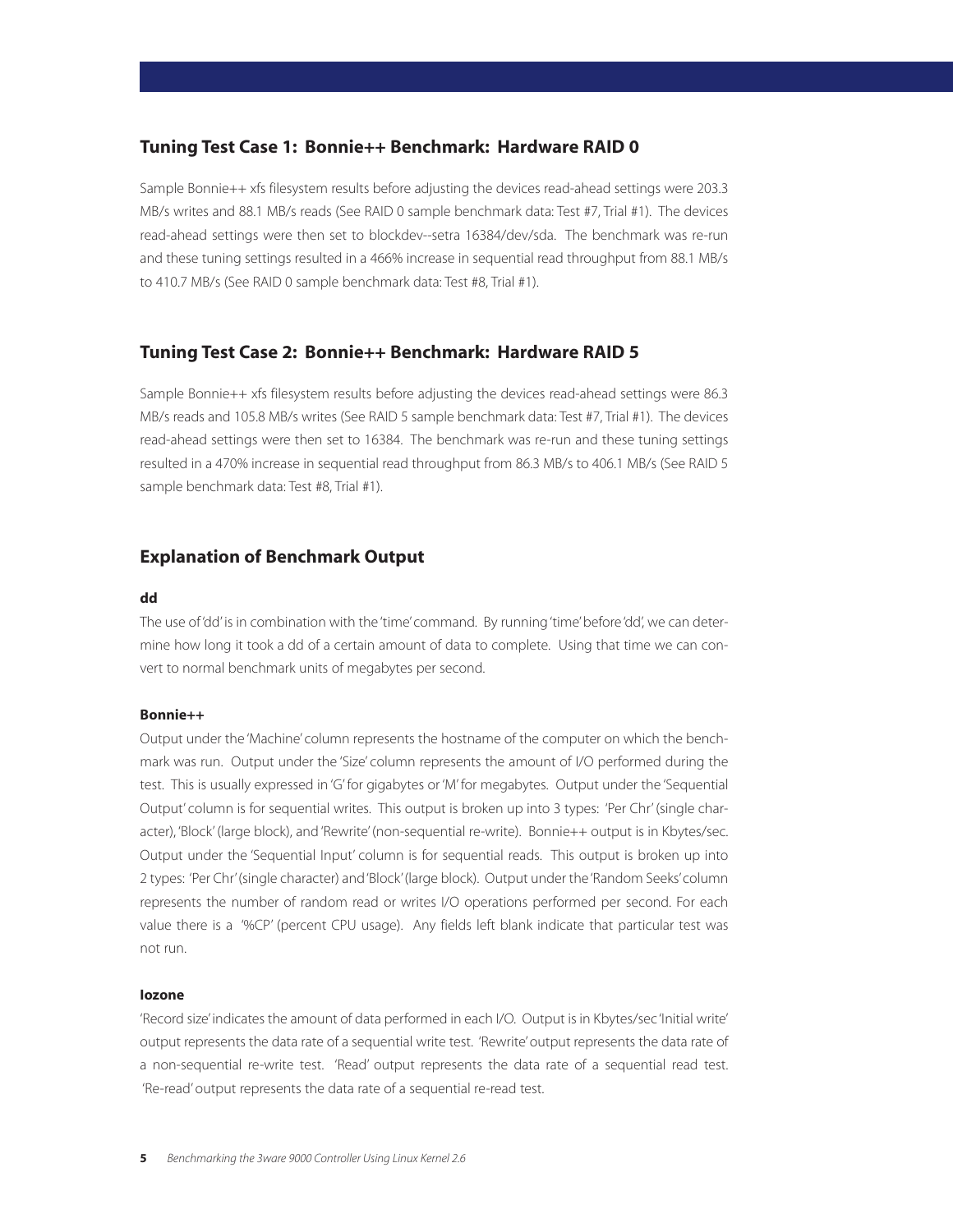# **RAID 0 Sample Benchmark Data**

3ware 9000 (RAID 0) performance testing for kernel 2.6 ------------------------------------------------------------------------------

## **Summary of tests performed:**

| Test #1:  | Untuned raw block READ performance w/dd   |
|-----------|-------------------------------------------|
| Test #2:  | Untuned raw block WRITE performance w/dd  |
| Test #3:  | Bonnie++ untuned w/ext2 filesystem        |
| Test #4:  | Bonnie++ tuned w/ext2 filesystem          |
| Test #5:  | Bonnie++ untuned w/ext3 filesystem        |
| Test #6:  | Bonnie++ tuned w/ext3 filesystem          |
| Test #7:  | Bonnie++ untuned w/xfs filesystem         |
| Test #8:  | Bonnie++ tuned w/xfs filesystem           |
| Test #9:  | lozone untuned w/ext2 filesystem          |
| Test #10: | lozone tuned w/ext2 filesystem            |
| Test #11: | lozone untuned w/ext3 filesystem          |
| Test #12: | lozone tuned w/ext3 filesystem            |
|           | Test #13: lozone untuned w/xfs filesystem |
|           | Test #14: lozone tuned w/xfs filesystem   |
|           |                                           |

## **Goal of tests:**

Maximum performance possible with 3ware 9000 Series RAID controller under Linux 2.6.

## **System configuration:**

Processor: Xeon 2.4 Ghz (2) RAID configuration: 12, 70 GB WDC WD740GD-00FLA0 drives in hardware RAID 0. Stripe size: 64k Kernel: 2.6.5 Controller: 3ware 9500S-12 Driver: 2.26.00.005 Driver cmds\_per\_lun setting: 254 (default) Firmware: FE9X 2.02.00.009 OS Runlevel: 3 Bonnie++ version: 1.02c Iozone version: 3.203 Motherboard: SE7501 CW2 RAM: 512 MB Amount of I/O performed: 40 X physical RAM in all tests: 20 GB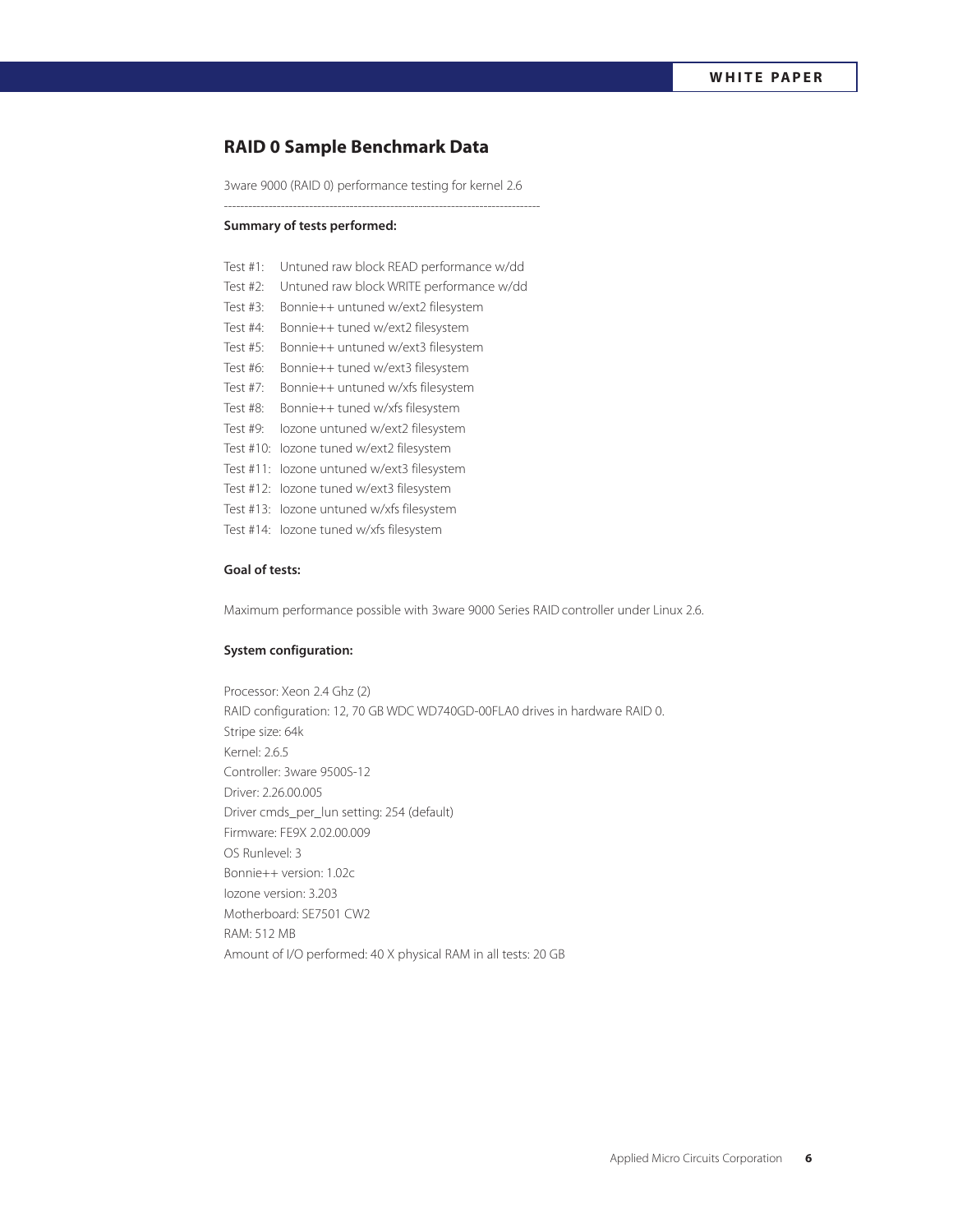# **Test #1: Untuned raw block READ performance w/dd**

------------------------------------------------- Benchmark command line used:

sync; time `dd if=/dev/sda of=/dev/null bs=1M count=20480`

Trial 1: 177.143s 115.613 MB/s Trial 2: 175.836s 116.472 MB/s Trial 3: 182.671s 112.114 MB/s

## **Test #2: Untuned raw block WRITE performance w/dd**

-------------------------------------------------- Benchmark command line used:

sync; time `dd if=/dev/zero of=/dev/sda bs=1M count=20480 && sync`

| Trial 1: |  | 100.736s 203.304 MB/s |
|----------|--|-----------------------|
|----------|--|-----------------------|

- Trial 2: 100.548s 203.684 MB/s
- Trial 3: 100.756s 203.263 MB/s

## **Test #3: Bonnie++ untuned w/ext2 filesystem**

--------------------------------------------

Benchmark command line used:

sync ; bonnie++ -n 0 -u 0 -r 512 -s 20480 -f -b

| Version 1.02c |      |                                                                            | ------Sequential Output---- |        |             |           |           | ---Sequential Input- | --Random- |     |       |                |
|---------------|------|----------------------------------------------------------------------------|-----------------------------|--------|-------------|-----------|-----------|----------------------|-----------|-----|-------|----------------|
|               |      | -Per Chr-                                                                  | --Block--                   |        |             | -Rewrite- | -Per Chr- |                      | $-Block-$ |     |       | --Seeks--      |
| Machine       | Size | K/sec %CP                                                                  | K/sec                       | % $CP$ | K/sec       | % $CP$    | K/sec %CP |                      | K/sec     | %CP | /sec  | % $CP$         |
| linux4        | 20G  |                                                                            | 200720                      | 59     | 59157       | 18        |           |                      | 88172     | 11  | 201.4 | $\Omega$       |
| Trial $2$ :   |      |                                                                            |                             |        |             |           |           |                      |           |     |       |                |
| Version 1.02c |      | ------Sequential Output---- The Contract Contract of the Sequential Input- |                             |        |             |           |           |                      |           |     |       | --Random-      |
|               |      | -Per Chr-                                                                  | --Block--                   |        |             | -Rewrite- | -Per Chr- |                      | --Block-- |     |       | --Seeks--      |
| Machine       | Size | K/sec %CP K/sec                                                            |                             | %CP    | K/sec       | % $CP$    | K/sec %CP |                      | K/sec     | %CP | /sec  | % $CP$         |
| linux4        | 20G  |                                                                            | 199708                      | 59     | 59529       | 19        |           |                      | 88183     | 11  | 198.6 | $\overline{0}$ |
| Trial $3:$    |      |                                                                            |                             |        |             |           |           |                      |           |     |       |                |
| Version 1.02c |      | ------Sequential Output---- The Contract Contract of the Sequential Input- |                             |        |             |           |           |                      |           |     |       | --Random-      |
|               |      | -Per Chr-                                                                  | --Block--                   |        |             | -Rewrite- |           | -Per Chr-            | $-Block-$ |     |       | --Seeks--      |
| Machine       | Size | K/sec %CP K/sec %CP                                                        |                             |        | $K/sec$ %CP |           | K/sec %CP |                      | K/sec     | %CP | /sec  | %CP            |
| linux4        | 20G  |                                                                            | 200365                      | 59     | 59965       | 19        |           |                      | 88056     | 11  | 202.3 | $\mathbf{0}$   |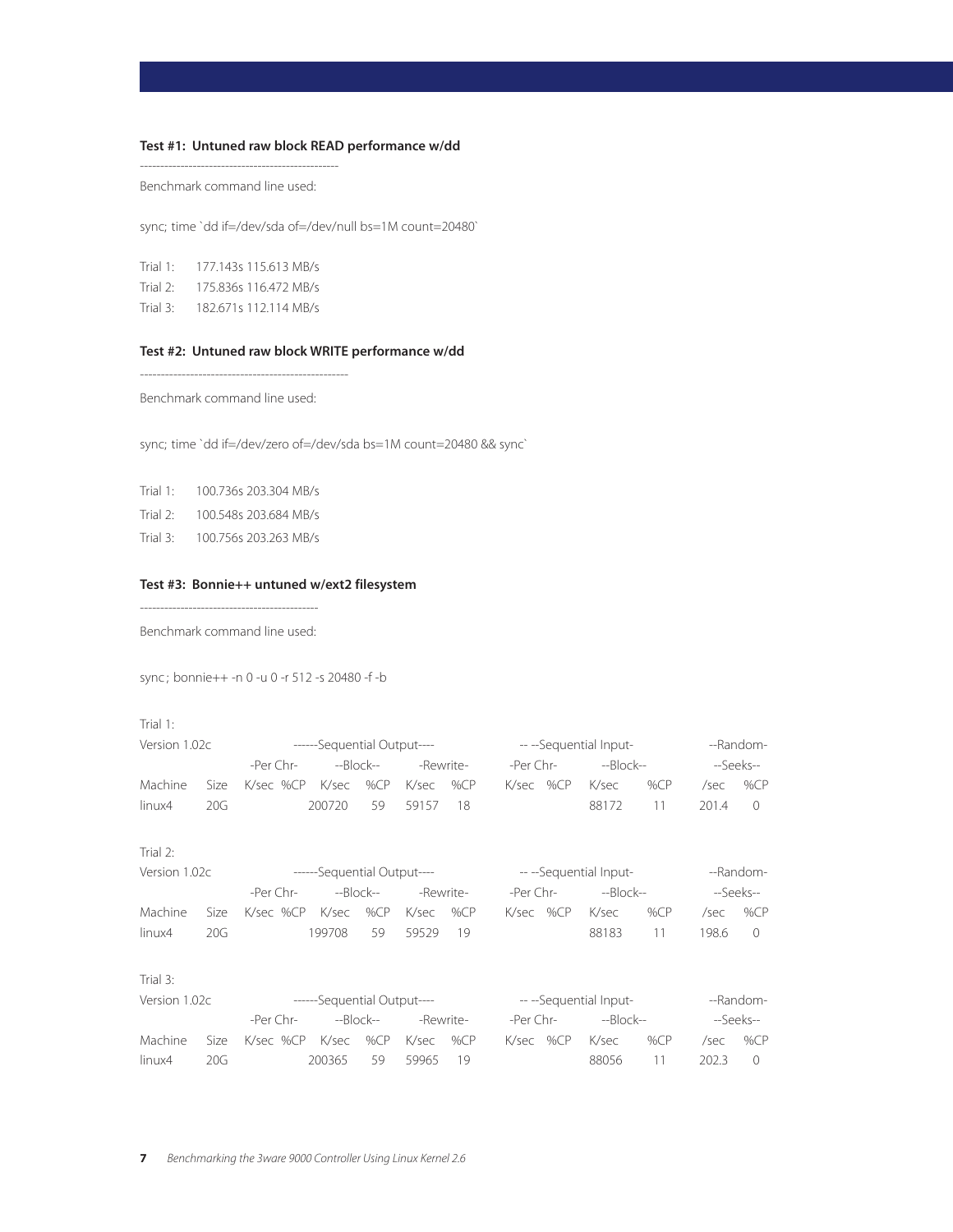## **Test #4: Bonnie++ tuned w/ext2 filesystem**

Tuning parameters used:

blockdev --setra 16384 /dev/sda

-----------------------------------------

Benchmark command line used:

sync ; bonnie++ -n 0 -u 0 -r 512 -s 20480 -f -b

## Trial 1:

| Version 1.02c |      |                     |           |    | ------Sequential Output---- |  | ----Sequential Input- |           |  |           |        | --Random- |                                         |  |
|---------------|------|---------------------|-----------|----|-----------------------------|--|-----------------------|-----------|--|-----------|--------|-----------|-----------------------------------------|--|
|               |      | -Per $Chr-$         | --Block-- |    | -Rewrite-                   |  |                       | -Per Chr- |  | --Block-- |        | --Seeks-- |                                         |  |
| Machine       | Size | K/sec %CP K/sec %CP |           |    | K/sec %CP                   |  |                       | K/sec %CP |  | K/sec     | % $CP$ | /sec      | % $CP$                                  |  |
| linux4        | 20G  |                     | 200339    | 59 | 106594 40                   |  |                       |           |  | 331021    | 68     | 1971      | $\begin{array}{ccc} \hline \end{array}$ |  |
| Trial $2$ :   |      |                     |           |    |                             |  |                       |           |  |           |        |           |                                         |  |

| Version 1.02c |     |                                            | ------Sequential Output---- |    |           |  | ----Sequential Input- | --Random- |                 |     |           |     |
|---------------|-----|--------------------------------------------|-----------------------------|----|-----------|--|-----------------------|-----------|-----------------|-----|-----------|-----|
|               |     | -Per Chr-                                  | --Block--                   |    | -Rewrite- |  | -Per Chr-             |           | --Block--       |     | --Seeks-- |     |
|               |     | Machine Size K/sec %CP K/sec %CP K/sec %CP |                             |    |           |  |                       |           | K/sec %CP K/sec | %CP | /sec /    | %CP |
| linux4        | 20G |                                            | 200005                      | 60 | 107294 40 |  |                       |           | 331202          | -68 | 197.6 1   |     |

## Trial 3:

| Version 1.02c |      |                                     | ------Sequential Output---- |  |           | ---Sequential Input- | --Random- |     |           |         |
|---------------|------|-------------------------------------|-----------------------------|--|-----------|----------------------|-----------|-----|-----------|---------|
|               |      | -Per Chr-<br>--Block--<br>-Rewrite- |                             |  | -Per Chr- |                      | --Block-- |     | --Seeks-- |         |
| Machine       |      | Size K/sec %CP K/sec %CP K/sec %CP  |                             |  |           | K/sec %CP            | K/sec     | %CP | /sec      | %CP     |
| linux4        | 20G. |                                     | 200415 60 107877 41         |  |           |                      | 333682    | 68  |           | 196.2 1 |

## **Test #5: Bonnie++ untuned w/ext3 filesystem**

-------------------------------------------- Benchmark command line used:

sync ; bonnie++ -n 0 -u 0 -r 512 -s 20480 -f -b

## Trial 1:

| Version 1.02c |      |                                    | ------Sequential Output---- |    |           |  | ---Sequential Input- |  | --Random-       |     |        |           |
|---------------|------|------------------------------------|-----------------------------|----|-----------|--|----------------------|--|-----------------|-----|--------|-----------|
|               |      | -Per Chr-                          | --Block--                   |    | -Rewrite- |  | -Per Chr-            |  | --Block--       |     |        | --Seeks-- |
| Machine       |      | Size K/sec %CP K/sec %CP K/sec %CP |                             |    |           |  |                      |  | K/sec %CP K/sec | %CP | /sec   | %CP       |
| linux4        | 20G. |                                    | 160189                      | 97 | 58237 24  |  |                      |  | 88358           | 10  | 1434 0 |           |

#### Trial 2:

| Version 1.02c |     |                                    | ------Sequential Output---- |  |                    |  | ---Sequential Input- | --Random- |                                                 |           |     |  |
|---------------|-----|------------------------------------|-----------------------------|--|--------------------|--|----------------------|-----------|-------------------------------------------------|-----------|-----|--|
|               |     | -Per Chr-                          | --Block--                   |  | -Rewrite-          |  | -Per Chr-            | --Block-- |                                                 | --Seeks-- |     |  |
| Machine       |     | Size K/sec %CP K/sec %CP K/sec %CP |                             |  |                    |  | K/sec %CP            | K/sec     | %CP                                             | /sec      | %CP |  |
| linux4        | 20G |                                    |                             |  | 170746 97 58224 24 |  |                      | 88396     | $\left( \begin{array}{c} 1 \end{array} \right)$ | 1419 0    |     |  |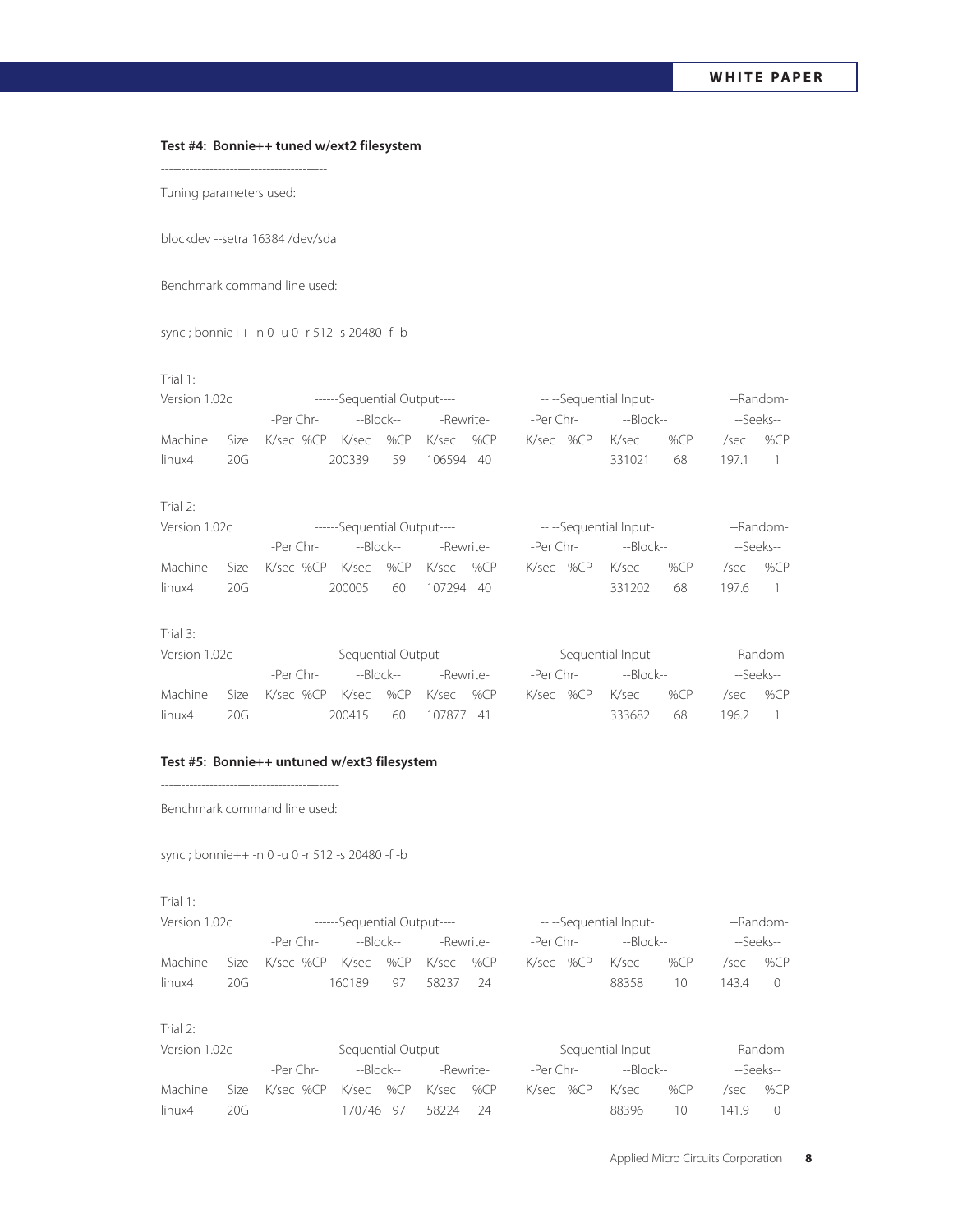Trial 3:

| Version 1.02c |      |                                    | ------Sequential Output---- |  |                    |           |  | ---Sequential Input- |                 | --Random- |            |  |
|---------------|------|------------------------------------|-----------------------------|--|--------------------|-----------|--|----------------------|-----------------|-----------|------------|--|
|               |      | -Per Chr-                          | --Block--                   |  |                    | -Rewrite- |  | -Per Chr-            |                 | --Block-- | --Seeks--  |  |
| Machine       |      | Size K/sec %CP K/sec %CP K/sec %CP |                             |  |                    |           |  |                      | K/sec %CP K/sec | %CP       | $/sec$ %CP |  |
| linux4        | 20G. |                                    |                             |  | 167929 97 58109 24 |           |  |                      | 88410           | 10.       | 143.5      |  |

## **Test #6: Bonnie++ tuned w/ext3 filesystem**

------------------------------------------

Tuning parameters used:

blockdev --setra 16384 /dev/sda

Benchmark command line used:

sync ; bonnie++ -n 0 -u 0 -r 512 -s 20480 -f -b

#### Trial 1:

| Version 1.02c |     |                                    | ------Sequential Output---- |  |           |  | ---Sequential Input- |  | --Random-       |     |           |     |
|---------------|-----|------------------------------------|-----------------------------|--|-----------|--|----------------------|--|-----------------|-----|-----------|-----|
|               |     |                                    |                             |  | -Rewrite- |  | -Per Chr-            |  | --Block--       |     | --Seeks-- |     |
| Machine       |     | Size K/sec %CP K/sec %CP K/sec %CP |                             |  |           |  |                      |  | K/sec %CP K/sec | %CP | /sec      | %CP |
| linux4        | 20G |                                    | 162251 96                   |  | 106046 46 |  |                      |  | 329289          | 67  | $142.5$ 1 |     |

## Trial 2:

| Version 1.02c |     |                                    | ------Sequential Output---- |  |                     |  | ---Sequential Input- |  | --Random-       |     |         |           |
|---------------|-----|------------------------------------|-----------------------------|--|---------------------|--|----------------------|--|-----------------|-----|---------|-----------|
|               |     |                                    |                             |  |                     |  |                      |  |                 |     |         | --Seeks-- |
| Machine       |     | Size K/sec %CP K/sec %CP K/sec %CP |                             |  |                     |  |                      |  | K/sec %CP K/sec | %CP | /sec    | %CP       |
| linux4        | 20G |                                    |                             |  | 163660 97 106522 46 |  |                      |  | 330482 67       |     | 140.6 1 |           |

## Trial 3:

| Version 1.02c |      |                                    | ------Sequential Output---- |           |           | ---Sequential Input- |  |                 |     | --Random-        |           |
|---------------|------|------------------------------------|-----------------------------|-----------|-----------|----------------------|--|-----------------|-----|------------------|-----------|
|               |      | -Per Chr-                          |                             | --Block-- | -Rewrite- | -Per Chr-            |  | --Block--       |     |                  | --Seeks-- |
| Machine       |      | Size K/sec %CP K/sec %CP K/sec %CP |                             |           |           |                      |  | K/sec %CP K/sec | %CP | /sec             | %CP       |
| linux4        | 20G. |                                    | 167395 97                   |           | 106293 46 |                      |  | 331970 67       |     | $142.0 \qquad 0$ |           |

## **Test #7: Bonnie++ untuned w/xfs filesystem**

Benchmark command line used:

sync ; bonnie++ -n 0 -u 0 -r 512 -s 20480 -f -b

| Version 1.02c |     | ------Sequential Output----        | ---Sequential Input- |           |           |  | --Random- |  |                 |       |         |           |
|---------------|-----|------------------------------------|----------------------|-----------|-----------|--|-----------|--|-----------------|-------|---------|-----------|
|               |     | -Per Chr-                          |                      | --Block-- | -Rewrite- |  | -Per Chr- |  | --Block--       |       |         | --Seeks-- |
| Machine       |     | Size K/sec %CP K/sec %CP K/sec %CP |                      |           |           |  |           |  | K/sec %CP K/sec | %CP   |         | /sec %CP  |
| linux4        | 20G |                                    | 203339 64            |           | 57828 18  |  |           |  | 88178           | -11 - | 411.7 1 |           |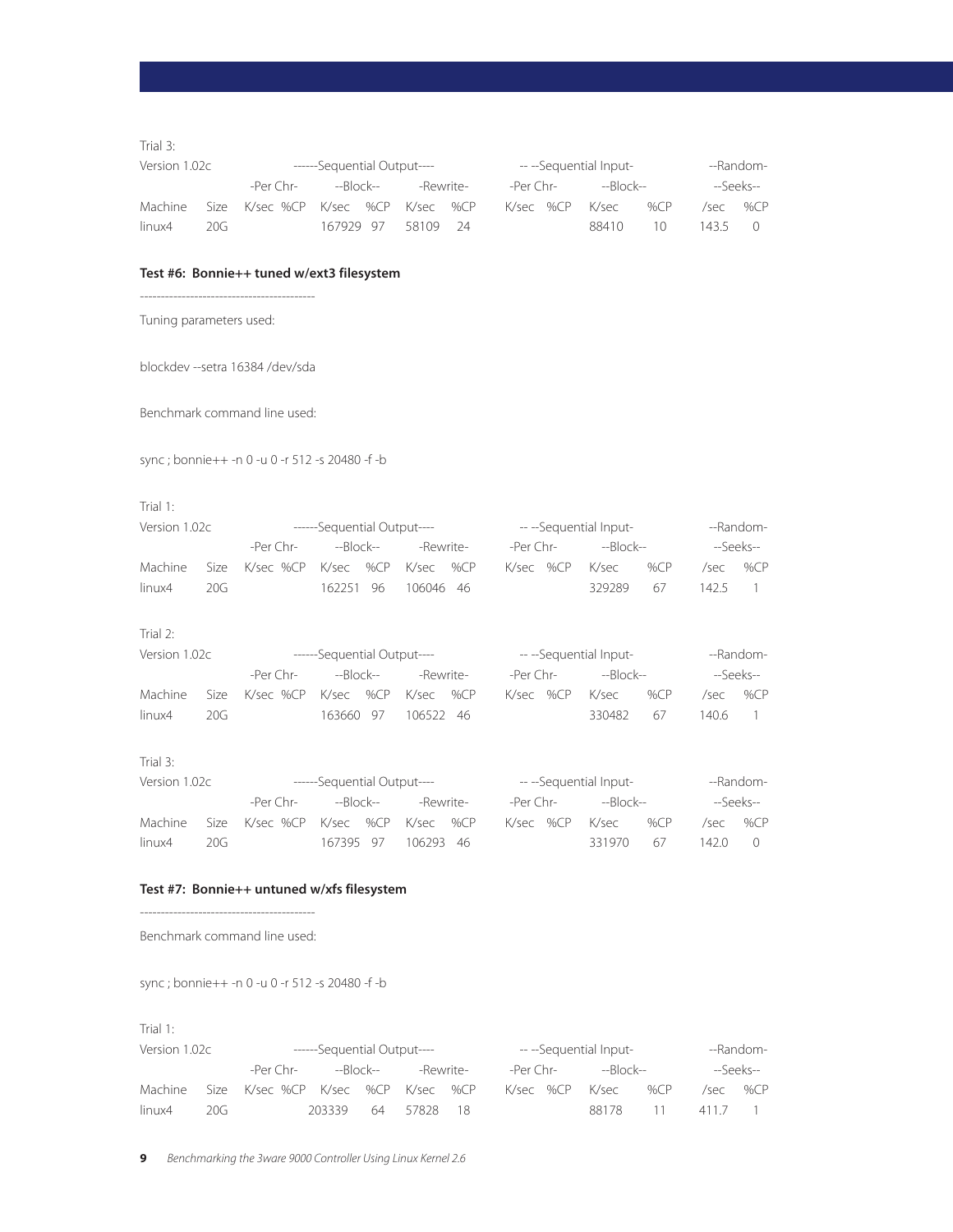Trial 2:

| Version 1.02c |      |                               | ------Sequential Output---- |           |           | ---Sequential Input- |           |           |        | --Random- |           |
|---------------|------|-------------------------------|-----------------------------|-----------|-----------|----------------------|-----------|-----------|--------|-----------|-----------|
|               |      | -Per Chr-                     |                             | --Block-- | -Rewrite- | -Per Chr-            |           | --Block-- |        |           | --Seeks-- |
| Machine       | Size | K/sec %CP K/sec %CP K/sec %CP |                             |           |           |                      | K/sec %CP | K/sec     | % $CP$ | /sec      | %CP       |
| linux4        | 20G  |                               | 203253                      | -63       | 56745 18  |                      |           | 88298     | 11     | 4125      |           |
|               |      |                               |                             |           |           |                      |           |           |        |           |           |

## Trial 3:

| Version 1.02c |      | ------Sequential Output----   | ---Sequential Input- |    |           |      | --Random- |           |           |        |         |           |
|---------------|------|-------------------------------|----------------------|----|-----------|------|-----------|-----------|-----------|--------|---------|-----------|
|               |      | -Per Chr-                     | --Block--            |    | -Rewrite- |      |           | -Per Chr- | --Block-- |        |         | --Seeks-- |
| Machine       | Size | K/sec %CP K/sec %CP K/sec %CP |                      |    |           |      |           | K/sec %CP | K/sec     | % $CP$ | /sec    | %CP       |
| linux4        | 20G. |                               | 203514               | 62 | 57053     | - 18 |           |           | 87889     | 11.    | 416.2 1 |           |

## **Test #8: Bonnie++ tuned w/xfs filesystem**

Tuning parameters used:

blockdev --setra 16384 /dev/sda

-----------------------------------------

Benchmark command line used:

sync ; bonnie++ -n 0 -u 0 -r 512 -s 20480 -f -b

## Trial 1:

| Version 1.02c |      | ------Sequential Output----        | ---Sequential Input- |           |           |  | --Random- |                 |     |        |           |
|---------------|------|------------------------------------|----------------------|-----------|-----------|--|-----------|-----------------|-----|--------|-----------|
|               |      | -Per Chr-                          |                      | --Block-- | -Rewrite- |  | -Per Chr- | --Block--       |     |        | --Seeks-- |
| Machine       |      | Size K/sec %CP K/sec %CP K/sec %CP |                      |           |           |  |           | K/sec %CP K/sec | %CP | /sec   | %CP       |
| linux4        | 20G. |                                    | 202836 62            |           | 126809 53 |  |           | 410799          | -88 | 3839 2 |           |

Trial 2:

| Version 1.02c |       |                                    | ------Sequential Output---- |           | ---Sequential Input- |  |                 |     | --Random- |           |
|---------------|-------|------------------------------------|-----------------------------|-----------|----------------------|--|-----------------|-----|-----------|-----------|
|               |       | -Per Chr-                          | --Block--                   | -Rewrite- | -Per Chr-            |  | --Block--       |     |           | --Seeks-- |
| Machine       |       | Size K/sec %CP K/sec %CP K/sec %CP |                             |           |                      |  | K/sec %CP K/sec | %CP | /sec      | %CP       |
| linux4        | 20G - |                                    | 202132 61                   | 124160 51 |                      |  | 409706          | 90  | 376.3 2   |           |

## Trial 3:

| Version 1.02c |     | ------Sequential Output----        | ---Sequential Input- |           |           |  | --Random- |  |                 |     |         |           |
|---------------|-----|------------------------------------|----------------------|-----------|-----------|--|-----------|--|-----------------|-----|---------|-----------|
|               |     | -Per Chr-                          |                      | --Block-- | -Rewrite- |  | -Per Chr- |  | --Block--       |     |         | --Seeks-- |
| Machine       |     | Size K/sec %CP K/sec %CP K/sec %CP |                      |           |           |  |           |  | K/sec %CP K/sec | %CP | /sec    | %CP       |
| linux4        | 20G |                                    | 203999 65            |           | 123795 51 |  |           |  | 410073          | -91 | 384.4 2 |           |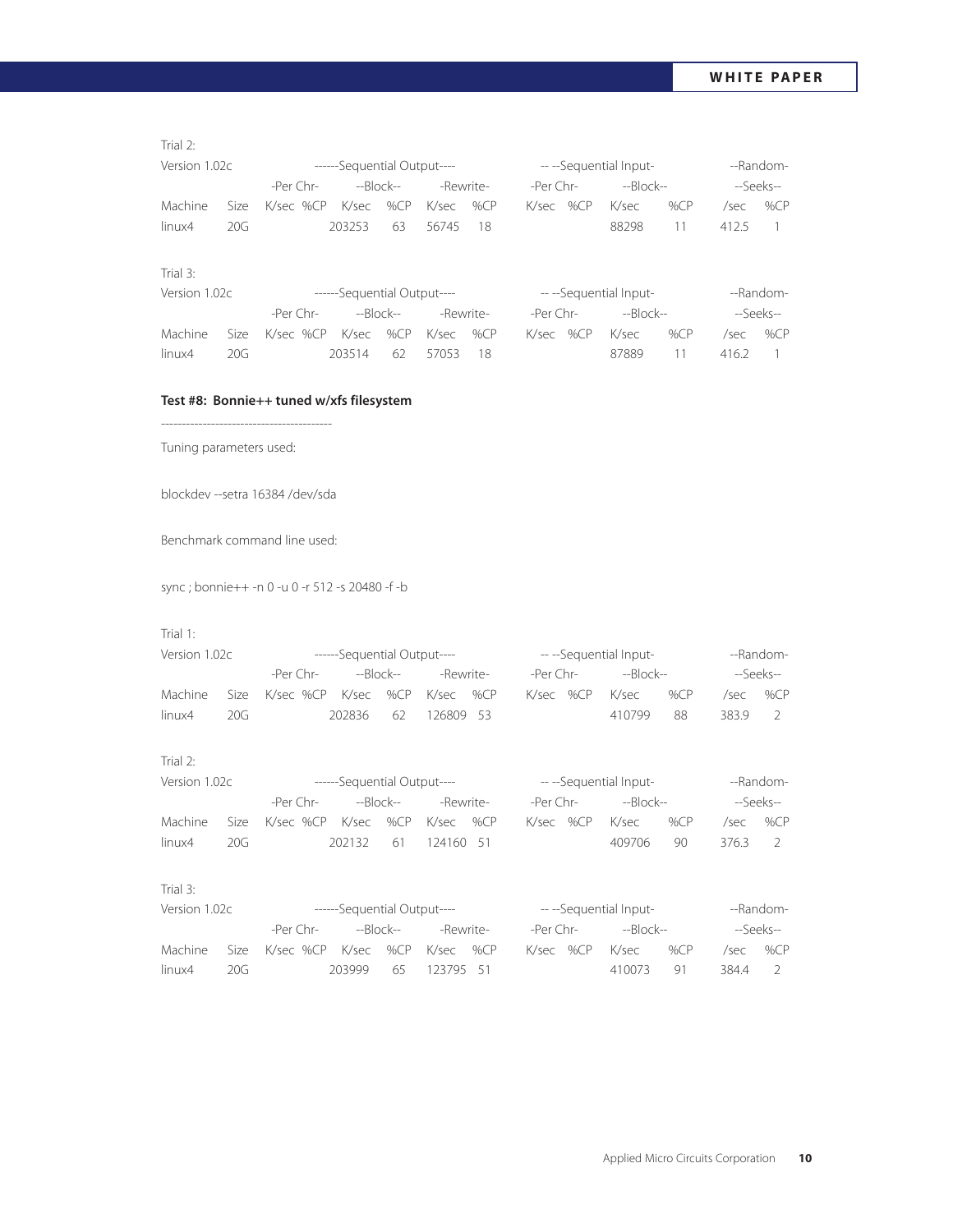## **Test #9: Iozone untuned w/ext2 filesystem**

------------------------------------------- Benchmark command line used:

./iozone -s 20480m -r 64 -i 0 -i 1 -t 1 -b raid0\_ext2\_untuned.xls

Record size = 64Kbytes Output is in Kbytes/sec

| Initial write | 20127048  |
|---------------|-----------|
| Rewrite       | 138652.64 |
| Read          | 8855274   |
| Re-read       | 8749585   |

## **Test #10: Iozone tuned w/ext2 filesystem**

Tuning parameters used:

blockdev --setra 16384 /dev/sda

Benchmark command line used:

./iozone -s 20480m -r 64 -i 0 -i 1 -t 1 -b raid0\_ext2\_tuned.xls

Record size = 64Kbytes Output is in Kbytes/sec

| Initial write | 20106788 |
|---------------|----------|
| Rewrite       | 11794862 |
| Read          | 32764125 |
| Re-read       | 32828019 |

## **Test #11: Iozone untuned w/ext3 filesystem**

-------------------------------------------

Benchmark command line used:

./iozone -s 20480m -r 64 -i 0 -i 1 -t 1 -b raid0\_ext3\_untuned.xls

Record size = 64Kbytes Output is in Kbytes/sec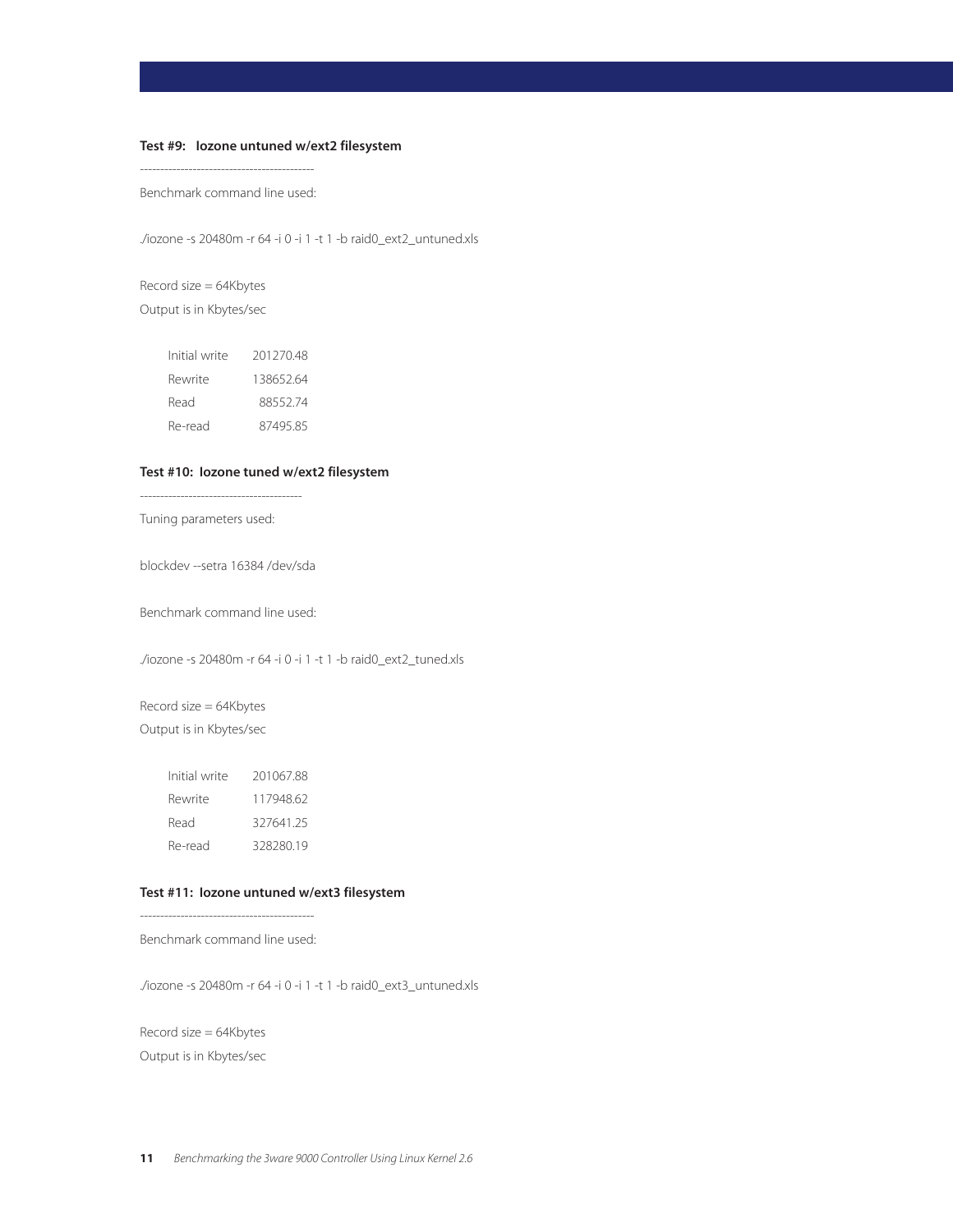| Initial write | 16115878  |
|---------------|-----------|
| Rewrite       | 137409.03 |
| Read          | 8789070   |
| Re-read       | 87770.06  |

#### **Test #12: Iozone tuned w/ext3 filesystem**

----------------------------------------

Tuning parameters used:

blockdev --setra 16384 /dev/sda

Benchmark command line used:

./iozone -s 20480m -r 64 -i 0 -i 1 -t 1 -b raid0\_ext3\_tuned.xls

Record size = 64Kbytes Output is in Kbytes/sec

| Initial write | 16819444  |
|---------------|-----------|
| Rewrite       | 134735.62 |
| Read          | 331440.41 |
| Re-read       | 331421.66 |

## **Test #13: Iozone untuned w/xfs filesystem**

------------------------------------------ Benchmark command line used:

./iozone -s 20480m -r 64 -i 0 -i 1 -t 1 -b raid0\_xfs\_untuned.xls

Record size = 64Kbytes Output is in Kbytes/sec

| Initial write | 21037381  |
|---------------|-----------|
| Rewrite       | 203732.16 |
| Read          | 8838392   |
| Re-read       | 8843557   |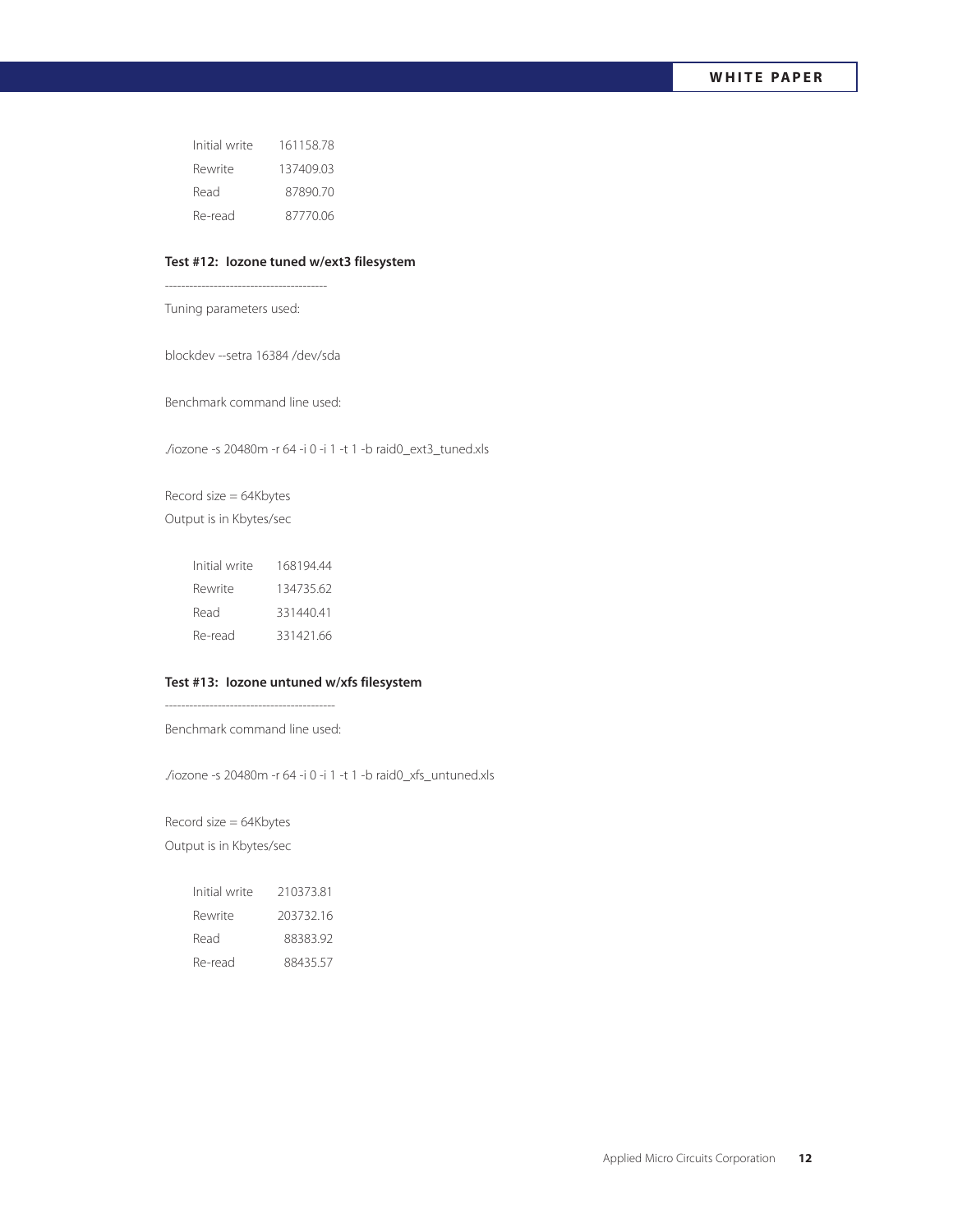#### **Test #14: Iozone tuned w/xfs filesystem**

---------------------------------------

Tuning parameters used:

blockdev --setra 16384 /dev/sda

Benchmark command line used:

./iozone -s 20480m -r 64 -i 0 -i 1 -t 1 -b raid0\_xfs\_tuned.xls

Record size = 64Kbytes Output is in Kbytes/sec

| Initial write | 209266.03 |
|---------------|-----------|
| Rewrite       | 204313.34 |
| Read          | 41554447  |
| Re-read       | 41705216  |

# **RAID 5 Sample Benchmark Data**

3ware 9000 (RAID 5) performance testing for kernel 2.6 ------------------------------------------------------------------------------

-------------------------------------------------------------------------------

## **Summary of tests performed:**

- Test #1: Untuned raw block READ performance w/dd
- Test #2: Untuned raw block WRITE performance w/dd
- Test #3: Bonnie++ untuned w/ext2 filesystem
- Test #4: Bonnie++ tuned w/ext2 filesystem
- Test #5: Bonnie++ untuned w/ext3 filesystem
- Test #6: Bonnie++ tuned w/ext3 filesystem
- Test #7: Bonnie++ untuned w/xfs filesystem
- Test #8: Bonnie++ tuned w/xfs filesystem
- Test #9: Iozone untuned w/ext2 filesystem
- Test #10: Iozone tuned w/ext2 filesystem
- Test #11: Iozone untuned w/ext3 filesystem
- Test #12: Iozone tuned w/ext3 filesystem
- Test #13: Iozone untuned w/xfs filesystem
- Test #14: Iozone tuned w/xfs filesystem

#### **Goal of tests:**

Maximum performance possible with 3ware 9000 Series RAID controller under Linux 2.6.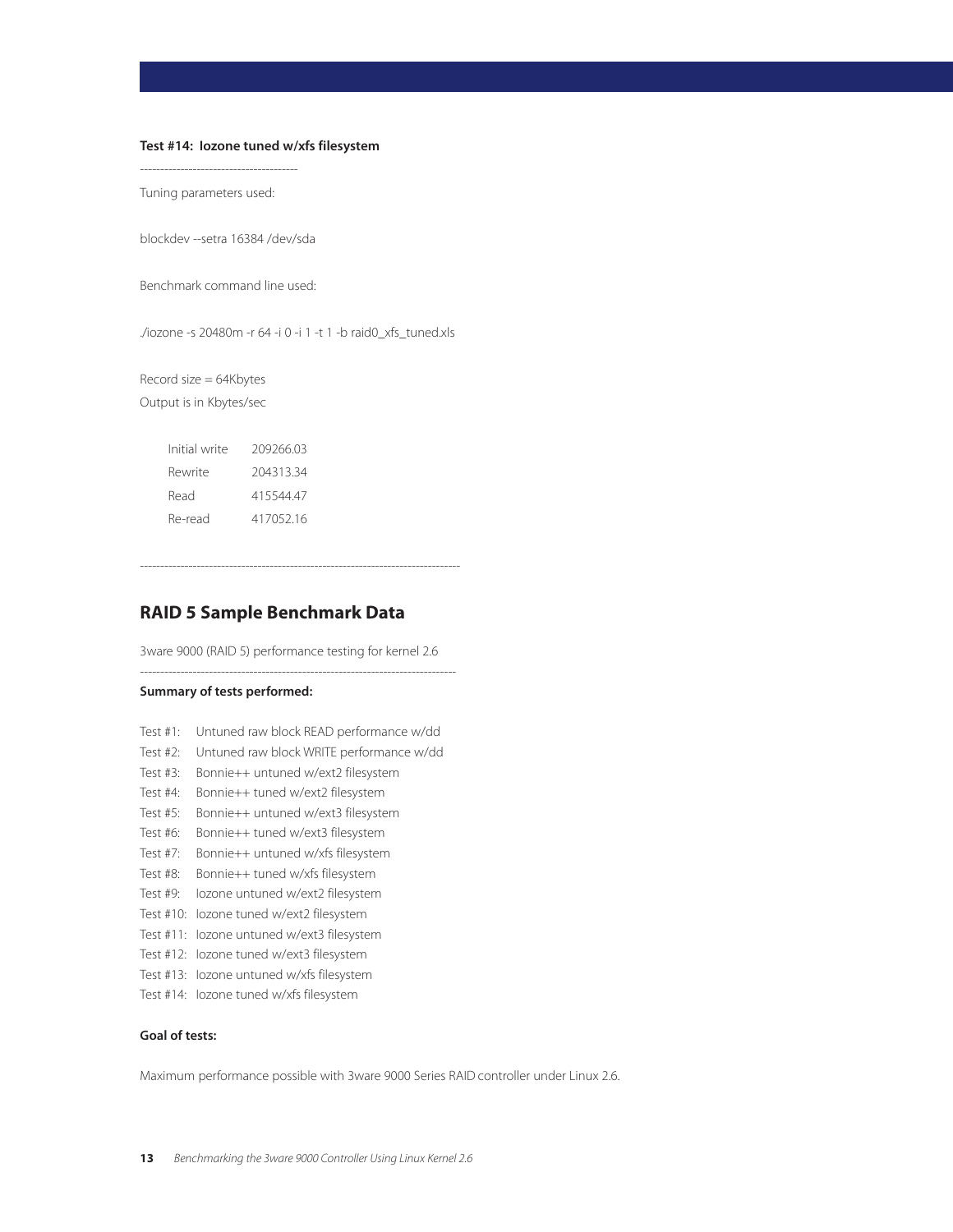## **System configuration:**

Processor: Xeon 2.4 Ghz (2) RAID configuration: 12, 70 GB WDC WD740GD-00FLA0 drives in hardware RAID 5. Stripe size: 64k Kernel: 2.6.5 Controller: 3ware 9500S-12 Driver: 2.26.00.005 Driver cmds\_per\_lun setting: 254 (default) Firmware: FE9X 2.02.00.009 OS Runlevel: 3 Bonnie++ version: 1.02c Iozone version: 3.203 Motherboard: SE7501 CW2 RAM: 512 MB Amount of I/O performed: 40 X physical RAM in all tests: 20 GB

#### **Test #1: Untuned raw block READ performance w/dd**

------------------------------------------------- Benchmark command line used:

sync; time `dd if=/dev/sda of=/dev/null bs=1M count=20480`

Trial 1: 182.424s 112.26 MB/s Trial 2: 178.506s 114.73 MB/s Trial 3: 178.518s 114.72 MB/s

## **Test #2: Untuned raw block WRITE performance w/dd**

Benchmark command line used:

--------------------------------------------------

sync; time `dd if=/dev/zero of=/dev/sda bs=1M count=20480 && sync`

Trial 1: 180.143s 113.69 MB/s Trial 2: 182.760s 112.06 MB/s Trial 3: 181.405s 112.89 MB/s

#### **Test #3: Bonnie++ untuned w/ext2 filesystem**

-------------------------------------------- Benchmark command line used:

sync ; bonnie++ -n 0 -u 0 -r 512 -s 20480 -f -b

| Version 1.02c |     |                                    | ------Sequential Output---- |  |          |           |           |       | ---Sequential Input- |           |      | --Random- |
|---------------|-----|------------------------------------|-----------------------------|--|----------|-----------|-----------|-------|----------------------|-----------|------|-----------|
| -Per Chr-     |     | --Block--                          | -Rewrite-                   |  |          | -Per Chr- | --Block-- |       |                      | --Seeks-- |      |           |
| Machine       |     | Size K/sec %CP K/sec %CP K/sec %CP |                             |  |          |           |           |       | K/sec %CP K/sec      | %CP       | /sec | %CP       |
| linux4        | 20G | 101075 30                          |                             |  | 39229 12 |           |           | 86360 | 10 L                 | 1913 0    |      |           |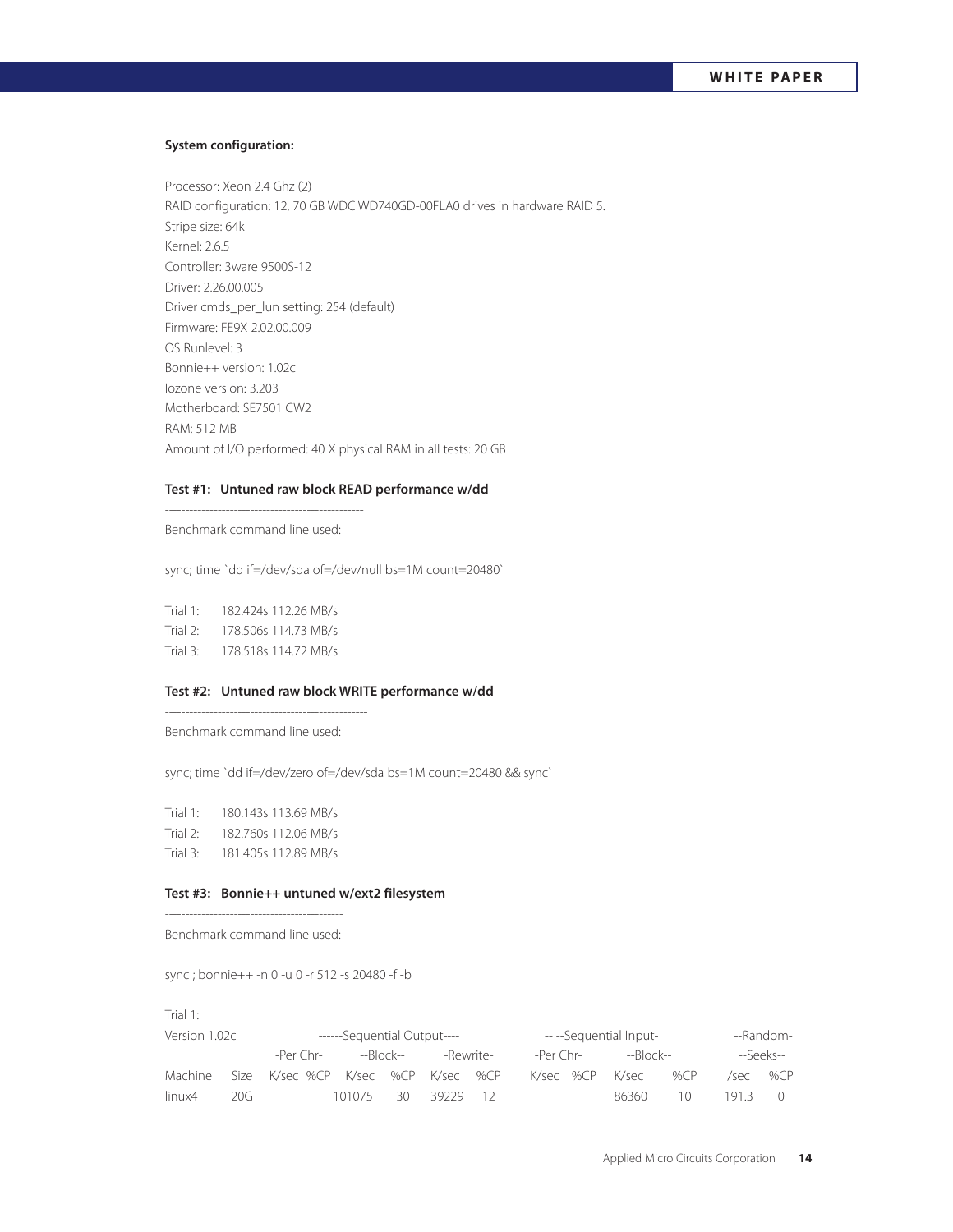## Trial 2:

| Version 1.02c |     |                                    | ------Sequential Output---- |           |           | ---Sequential Input- |     |                  | --Random- |
|---------------|-----|------------------------------------|-----------------------------|-----------|-----------|----------------------|-----|------------------|-----------|
|               |     |                                    |                             | -Rewrite- | -Per Chr- | --Block--            |     |                  | --Seeks-- |
| Machine       |     | Size K/sec %CP K/sec %CP K/sec %CP |                             |           | K/sec %CP | K/sec                | %CP | /sec             | %CP       |
| linux4        | 20G |                                    | 101687 30                   | 39039 12  |           | 86848                | 10  | $190.0 \qquad 0$ |           |
|               |     |                                    |                             |           |           |                      |     |                  |           |

# Trial 3:

| Version 1.02c |      |                                    | ------Sequential Output---- |           |           |           | ---Sequential Input- |          |        | --Random- |
|---------------|------|------------------------------------|-----------------------------|-----------|-----------|-----------|----------------------|----------|--------|-----------|
|               |      | -Per Chr-                          |                             | --Block-- | -Rewrite- | -Per Chr- | --Block--            |          |        | --Seeks-- |
| Machine       |      | Size K/sec %CP K/sec %CP K/sec %CP |                             |           |           | K/sec %CP | . K/sec              | %CP      | /sec   | %CP       |
| linux4        | 20G. |                                    | 102127                      | 30.       | 39094 12  |           | 86540                | $10^{-}$ | 1927 0 |           |

## **Test #4: Bonnie++ tuned w/ext2 filesystem**

----------------------------------------- Tuning parameters used:

blockdev --setra 16384 /dev/sda

Benchmark command line used:

sync ; bonnie++ -n 0 -u 0 -r 512 -s 20480 -f -b

## Trial 1:

| Version 1.02c |      |                               | ------Sequential Output---- |     |           |           | ---Sequential Input- |     |      | --Random- |
|---------------|------|-------------------------------|-----------------------------|-----|-----------|-----------|----------------------|-----|------|-----------|
|               |      | -Per Chr-                     | --Block--                   |     | -Rewrite- | -Per Chr- | --Block--            |     |      | --Seeks-- |
| Machine       | Size | K/sec %CP K/sec %CP K/sec %CP |                             |     |           | K/sec %CP | K/sec                | %CP | /sec | %CP       |
| linux4        | 20G  |                               | 100167                      | -29 | 59249 22  |           | 331844               | 66  | 1909 |           |
| Trial $2$ :   |      |                               |                             |     |           |           |                      |     |      |           |

| Version 1.02c |      |                               | ------Sequential Output---- |           |           |           | ---Sequential Input- |        |      | --Random- |
|---------------|------|-------------------------------|-----------------------------|-----------|-----------|-----------|----------------------|--------|------|-----------|
|               |      | -Per Chr-                     |                             | --Block-- | -Rewrite- | -Per Chr- | --Block--            |        |      | --Seeks-- |
| Machine       | Size | K/sec %CP K/sec %CP K/sec %CP |                             |           |           | K/sec %CP | K/sec                | % $CP$ | /sec | %CP       |
| linux4        | 20G  |                               | 102001                      | 30        | 59225 22  |           | 333762               | 67     | 1893 |           |

Trial 3:

| Version 1.02c |                   |                                    | ------Sequential Output---- |           |           |           |           | ---Sequential Input- |       |  | --Random- |
|---------------|-------------------|------------------------------------|-----------------------------|-----------|-----------|-----------|-----------|----------------------|-------|--|-----------|
|               |                   | -Per Chr-                          |                             | --Block-- | -Rewrite- | -Per Chr- |           | --Block--            |       |  | --Seeks-- |
| Machine       |                   | Size K/sec %CP K/sec %CP K/sec %CP |                             |           |           |           | K/sec %CP | K/sec                | %CP   |  | /sec %CP  |
| linux4        | 20G.<br>103546 30 |                                    |                             | 59026 22  |           |           | 331295    | - 67                 | 189.7 |  |           |

## **Test #5: Bonnie++ untuned w/ext3 filesystem**

-------------------------------------------- Benchmark command line used:

sync ; bonnie++ -n 0 -u 0 -r 512 -s 20480 -f -b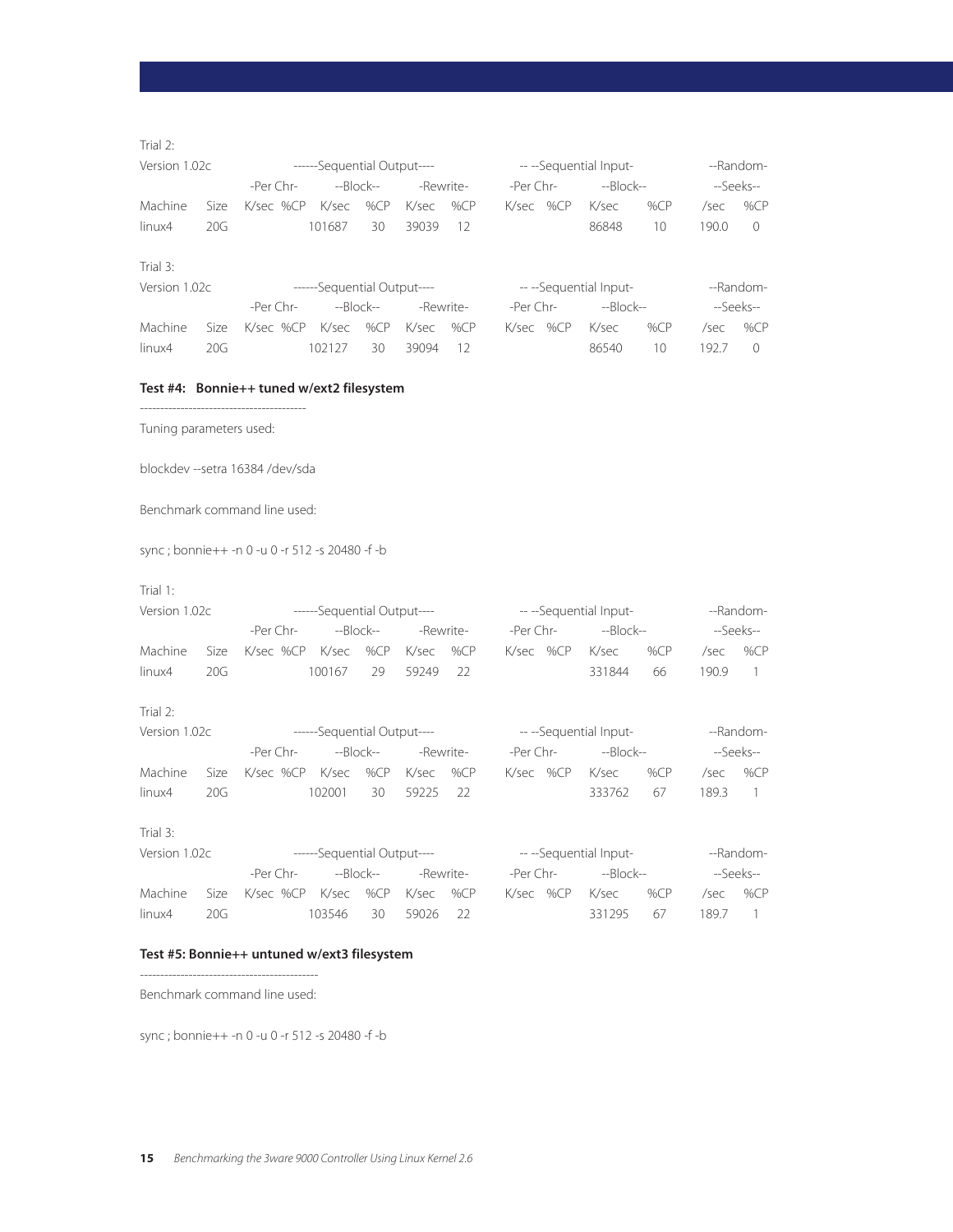| Trial 1:      |      |                                                                            |           |                        |       |           |           |           |                     |        |       |                |
|---------------|------|----------------------------------------------------------------------------|-----------|------------------------|-------|-----------|-----------|-----------|---------------------|--------|-------|----------------|
| Version 1.02c |      | ------Sequential Output---- The Contract Contract of the Sequential Input- |           |                        |       |           |           |           |                     |        |       | --Random-      |
|               |      | -Per Chr-                                                                  | $-Block-$ |                        |       | -Rewrite- | -Per Chr- |           | --Block--           |        |       | --Seeks--      |
| Machine       | Size | K/sec %CP                                                                  | K/sec %CP |                        | K/sec | %CP       |           | K/sec %CP | K/sec               | %CP    | /sec  | %CP            |
| linux4        | 20G  |                                                                            | 67948     | 42                     | 36929 | 15        |           |           | 86567               | 10     | 137.3 | $\overline{0}$ |
| Trial 2:      |      |                                                                            |           |                        |       |           |           |           |                     |        |       |                |
| Version 1.02c |      | ------Sequential Output---- The Controller Sequential Input-               |           |                        |       |           |           |           |                     |        |       | --Random-      |
|               |      | -Per Chr-                                                                  |           | --Block--<br>-Rewrite- |       |           |           |           | -Per Chr- --Block-- |        |       | --Seeks--      |
| Machine       | Size | K/sec %CP K/sec %CP                                                        |           |                        | K/sec | %CP       |           | K/sec %CP | K/sec               | % $CP$ | /sec  | %CP            |
| linux4        | 20G  |                                                                            | 67639     | 42                     | 36809 | 15        |           |           | 86736               | 10     | 137.4 | $\overline{0}$ |
| Trial 3:      |      |                                                                            |           |                        |       |           |           |           |                     |        |       |                |
| Version 1.02c |      | ------Sequential Output----<br>-------Sequential Output----                |           |                        |       |           |           |           |                     |        |       | --Random-      |
|               |      | -Per Chr-                                                                  | --Block-- |                        |       | -Rewrite- |           |           | -Per Chr- --Block-- |        |       | --Seeks--      |
| Machine       | Size | K/sec %CP K/sec %CP                                                        |           |                        | K/sec | %CP       |           | K/sec %CP | K/sec               | %CP    | /sec  | % $CP$         |
| linux4        | 20G  |                                                                            | 67837     | 42                     | 37021 | 15        |           |           | 86800               | 10     | 139.1 | $\overline{0}$ |
|               |      | Test #6: Bonnie++ tuned w/ext3 filesystem                                  |           |                        |       |           |           |           |                     |        |       |                |

Tuning parameters used:

blockdev --setra 16384 /dev/sda

------------------------------------------

Benchmark command line used:

sync ; bonnie++ -n 0 -u 0 -r 512 -s 20480 -f -b

| Version 1.02c |      |                             | ------Sequential Output---- |        |       |           |           | ---Sequential Input-    |     |       | --Random-      |
|---------------|------|-----------------------------|-----------------------------|--------|-------|-----------|-----------|-------------------------|-----|-------|----------------|
|               |      | -Per Chr-                   | $-Block--$                  |        |       | -Rewrite- | -Per Chr- | --Block--               |     |       | --Seeks--      |
| Machine       | Size | K/sec %CP                   | K/sec                       | % $CP$ | K/sec | % $CP$    | K/sec %CP | K/sec                   | %CP | /sec  | %CP            |
| linux4        | 20G  |                             | 67324                       | 42     | 55863 | 23        |           | 325503                  | 67  | 139.1 | $\Omega$       |
| Trial 2:      |      |                             |                             |        |       |           |           |                         |     |       |                |
| Version 1.02c |      | ------Sequential Output---- |                             |        |       |           |           | -- --Sequential Input-  |     |       | --Random-      |
|               |      | -Per Chr-                   | --Block--                   |        |       | -Rewrite- | -Per Chr- | --Block--               |     |       | --Seeks--      |
| Machine       | Size | K/sec %CP                   | K/sec                       | %CP    | K/sec | % $CP$    | K/sec %CP | K/sec                   | %CP | /sec  | % $CP$         |
| linux4        | 20G  |                             | 68258                       | 42     | 58858 | 25        |           | 318736                  | 69  | 137.2 | $\overline{0}$ |
| Trial 3:      |      |                             |                             |        |       |           |           |                         |     |       |                |
| Version 1.02c |      | ------Sequential Output---- |                             |        |       |           |           | -- -- Sequential Input- |     |       | --Random-      |
|               |      | -Per Chr-                   | --Block--                   |        |       | -Rewrite- | -Per Chr- | --Block--               |     |       | --Seeks--      |
| Machine       | Size | K/sec %CP                   | K/sec                       | %CP    | K/sec | %CP       | K/sec %CP | K/sec                   | %CP | /sec  | %CP            |
| linux4        | 20G  |                             | 67975                       | 42     | 58792 | 24        |           | 319172                  | 68  | 138.6 | $\overline{0}$ |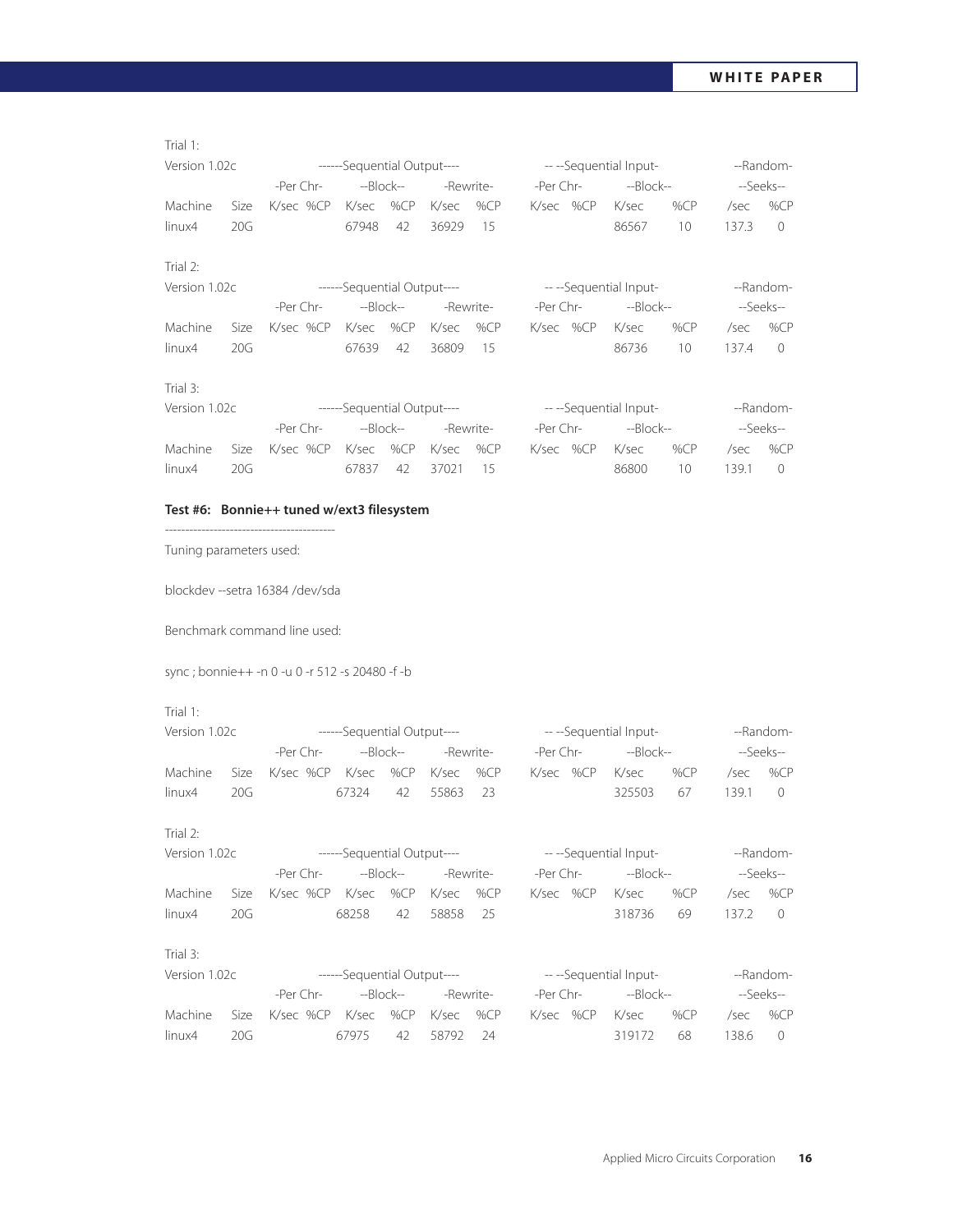# **Test #7: Bonnie++ untuned w/xfs filesystem**

------------------------------------------ Benchmark command line used:

sync ; bonnie++ -n 0 -u 0 -r 512 -s 20480 -f -b

#### Trial 1:

| Version 1.02c |      |                                     | ------Sequential Output---- |        |           |        |           |                        | ---Sequential Input-   |     |       | --Random-      |
|---------------|------|-------------------------------------|-----------------------------|--------|-----------|--------|-----------|------------------------|------------------------|-----|-------|----------------|
|               |      | -Per Chr-                           | --Block--                   |        | -Rewrite- |        | -Per Chr- |                        | $-Block-$              |     |       | --Seeks--      |
| Machine       | Size | K/sec %CP                           | K/sec                       | % $CP$ | K/sec     | % $CP$ |           | K/sec %CP              | K/sec                  | %CP | /sec  | % $CP$         |
| linux4        | 20G  |                                     | 105889                      | 31     | 44421     | 14     |           |                        | 86393                  | 11  | 386.5 | $\overline{1}$ |
| Trial 2:      |      |                                     |                             |        |           |        |           |                        |                        |     |       |                |
| Version 1.02c |      |                                     | ------Sequential Output---- |        |           |        |           |                        | -- --Sequential Input- |     |       | --Random-      |
|               |      | -Per Chr-<br>--Block--<br>-Rewrite- |                             |        |           |        |           | -Per Chr-<br>--Block-- |                        |     |       | --Seeks--      |
| Machine       | Size | K/sec %CP                           | K/sec                       | %CP    | K/sec     | % $CP$ |           | K/sec %CP              | K/sec                  | %CP | /sec  | % $CP$         |
| linux4        | 20G  |                                     | 104792                      | 30     | 41070     | 13     |           |                        | 86087                  | 10  | 385.1 | 1              |
| Trial 3:      |      |                                     |                             |        |           |        |           |                        |                        |     |       |                |
| Version 1.02c |      |                                     | ------Sequential Output---- |        |           |        |           |                        | ---Sequential Input-   |     |       | --Random-      |
|               |      | -Per Chr-<br>--Block--              |                             |        | -Rewrite- |        | -Per Chr- |                        | $-Block-$              |     |       | --Seeks--      |
| Machine       | Size | K/sec %CP                           | K/sec                       | %CP    | K/sec     | % $CP$ |           | K/sec %CP              | K/sec                  | %CP | /sec  | % $CP$         |
| linux4        | 20G  |                                     | 106473                      | 31     | 40967     | 13     |           |                        | 86518                  | 11  | 382.1 |                |

## **Test #8: Bonnie++ tuned w/xfs filesystem**

----------------------------------------- Tuning parameters used:

blockdev --setra 16384 /dev/sda

Benchmark command line used:

sync ; bonnie++ -n 0 -u 0 -r 512 -s 20480 -f -b

| Version 1.02c |                        |             | ------Sequential Output---- |        |           |        |       |           | ---Sequential Input- |        |       | --Random-     |
|---------------|------------------------|-------------|-----------------------------|--------|-----------|--------|-------|-----------|----------------------|--------|-------|---------------|
|               |                        | -Per Chr-   | $-Block-$                   |        | -Rewrite- |        |       | -Per Chr- | $-Block-$            |        |       | --Seeks--     |
| Machine       | Size.                  | $K/sec$ %CP | K/sec                       | % $CP$ | K/sec     | % $CP$ | K/sec | %CP       | K/sec                | % $CP$ | /sec  | % $CP$        |
| linux4        | 20G                    |             | 104715                      |        | 31 82579  | 32     |       |           | 406124               | 90     | 363.7 | -2            |
| Trial $2$ :   |                        |             |                             |        |           |        |       |           |                      |        |       |               |
| Version 1.02c |                        |             | ------Sequential Output---- |        |           |        |       |           | ---Sequential Input- |        |       | --Random-     |
|               | $-Block-$<br>-Per Chr- |             |                             |        | -Rewrite- |        |       | -Per Chr- | --Block--            |        |       | --Seeks--     |
| Machine       | Size.                  | $K/sec$ %CP | K/sec                       | % $CP$ | K/sec     | % $CP$ | K/sec | % $CP$    | K/sec                | %CP    | /sec  | % $CP$        |
| linux4        | 20G                    |             | 106815                      | 32     | 83099     | 32     |       |           | 407527               | 88     | 366.8 | $\mathcal{L}$ |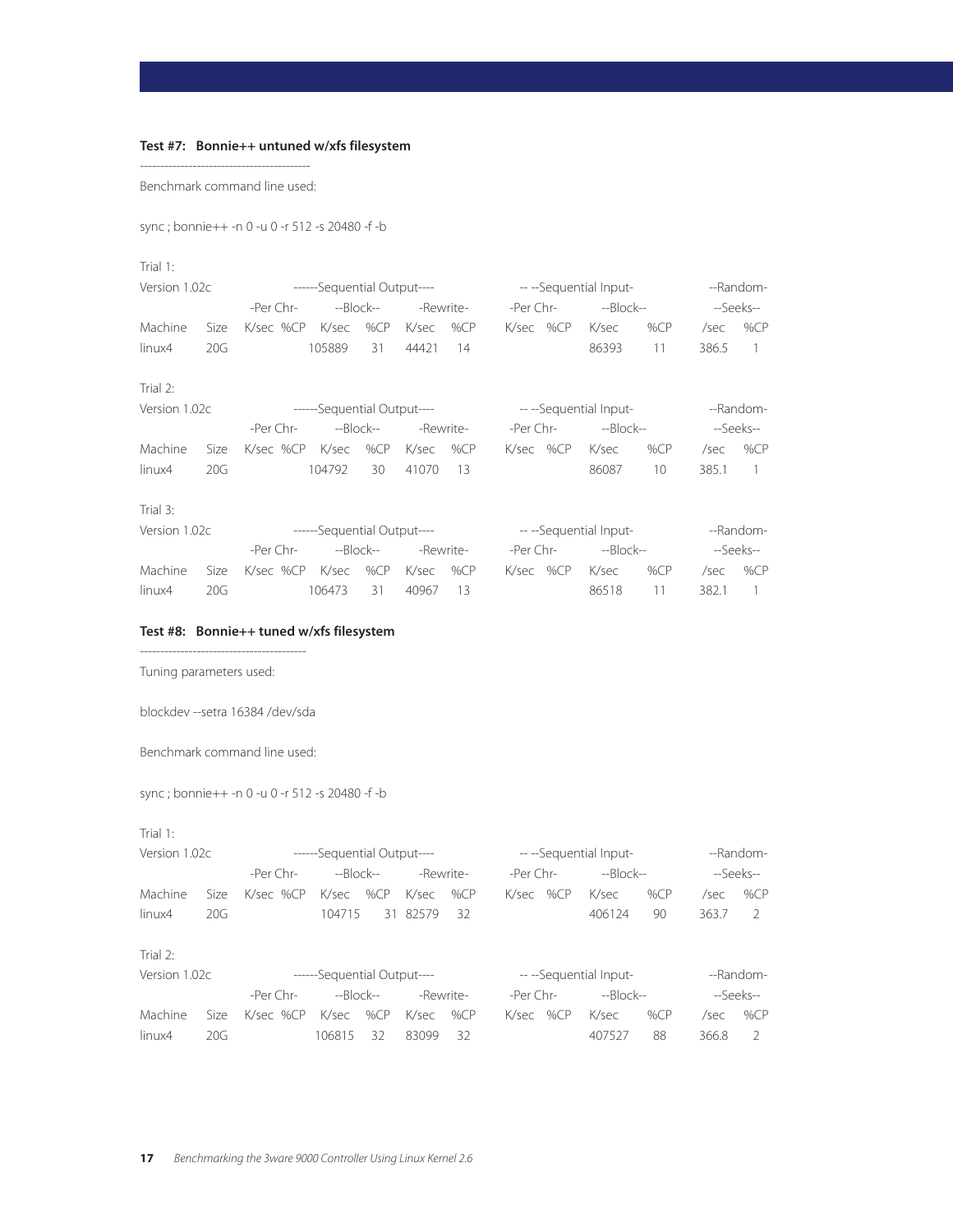Trial 3:

| Version 1.02c                                                |           |           | ------Sequential Output---- |          |  |           | ---Sequential Input- |       |  | --Random- |
|--------------------------------------------------------------|-----------|-----------|-----------------------------|----------|--|-----------|----------------------|-------|--|-----------|
| -Per Chr-<br>--Block--<br>Size K/sec %CP K/sec %CP K/sec %CP | -Rewrite- | -Per Chr- | --Block--                   |          |  | --Seeks-- |                      |       |  |           |
| Machine                                                      |           |           |                             |          |  | K/sec %CP | K/sec                | %CP   |  | /sec %CP  |
| linux4                                                       | 20G       | 103872 30 |                             | 82385 32 |  | 407186    | 90                   | 360.3 |  |           |

#### **Test #9: Iozone untuned w/ext2 filesystem**

------------------------------------------- Benchmark command line used:

./iozone -s 20480m -r 64 -i 0 -i 1 -t 1 -b raid5\_ext2\_untuned.xls

Record size = 64Kbytes Output is in Kbytes/sec

| Initial write | 100836.31 |
|---------------|-----------|
| Rewrite       | 5985833   |
| Read          | 8592148   |
| Re-read       | 8597695   |

#### **Test #10: Iozone tuned w/ext2 filesystem**

---------------------------------------- Tuning parameters used:

blockdev --setra 16384 /dev/sda

Benchmark command line used:

./iozone -s 20480m -r 64 -i 0 -i 1 -t 1 -b raid5\_ext2\_tuned.xls

Record size = 64Kbytes Output is in Kbytes/sec

| Initial write | 10123036 |
|---------------|----------|
| Rewrite       | 6274998  |
| Read          | 33030038 |
| Re-read       | 33094294 |

## **Test #11: Iozone untuned w/ext3 filesystem**

-------------------------------------------

Benchmark command line used:

./iozone -s 20480m -r 64 -i 0 -i 1 -t 1 -b raid5\_ext3\_untuned.xls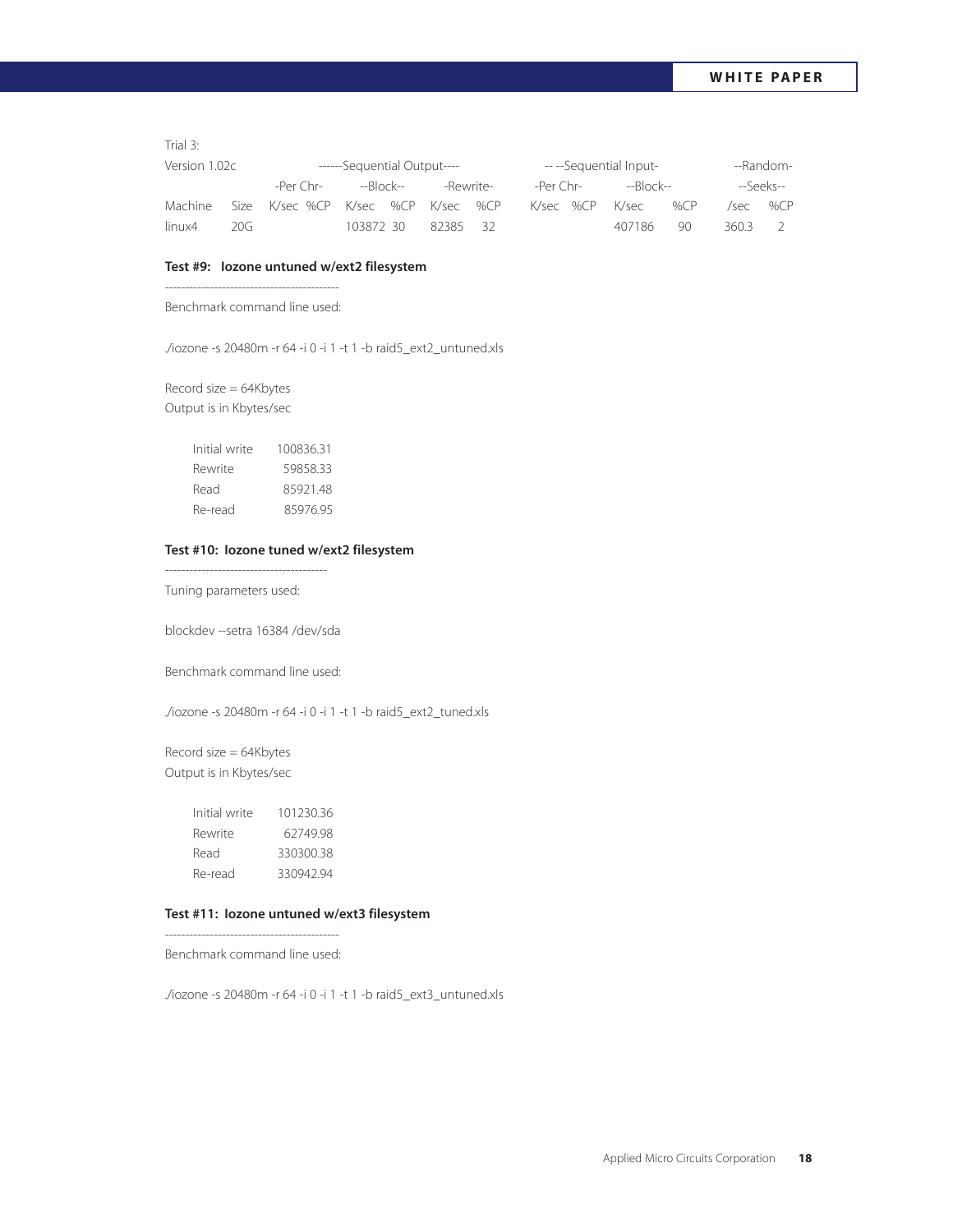Record size = 64Kbytes Output is in Kbytes/sec

| Initial write | 6209105  |
|---------------|----------|
| Rewrite       | 57356.84 |
| Read          | 8597298  |
| Re-read       | 8588022  |

## **Test #12: Iozone tuned w/ext3 filesystem**

Tuning parameters used:

----------------------------------------

blockdev --setra 16384 /dev/sda

Benchmark command line used:

./iozone -s 20480m -r 64 -i 0 -i 1 -t 1 -b raid5\_ext3\_tuned.xls

Record size = 64Kbytes Output is in Kbytes/sec

| Initial write | 6190016   |
|---------------|-----------|
| Rewrite       | 57989.56  |
| Read          | 327009.88 |
| Re-read       | 326700.16 |

## **Test #13: Iozone untuned w/xfs filesystem**

------------------------------------------ Benchmark command line used:

./iozone -s 20480m -r 64 -i 0 -i 1 -t 1 -b raid5\_xfs\_untuned.xls

Record size = 64Kbytes Output is in Kbytes/sec

| Initial write | 11760962 |
|---------------|----------|
| Rewrite       | 11553313 |
| Read          | 86769.66 |
| Re-read       | 8746246  |

## **Test #14: Iozone tuned w/xfs filesystem**

Tuning parameters used:

---------------------------------------

blockdev --setra 16384 /dev/sda

Benchmark command line used: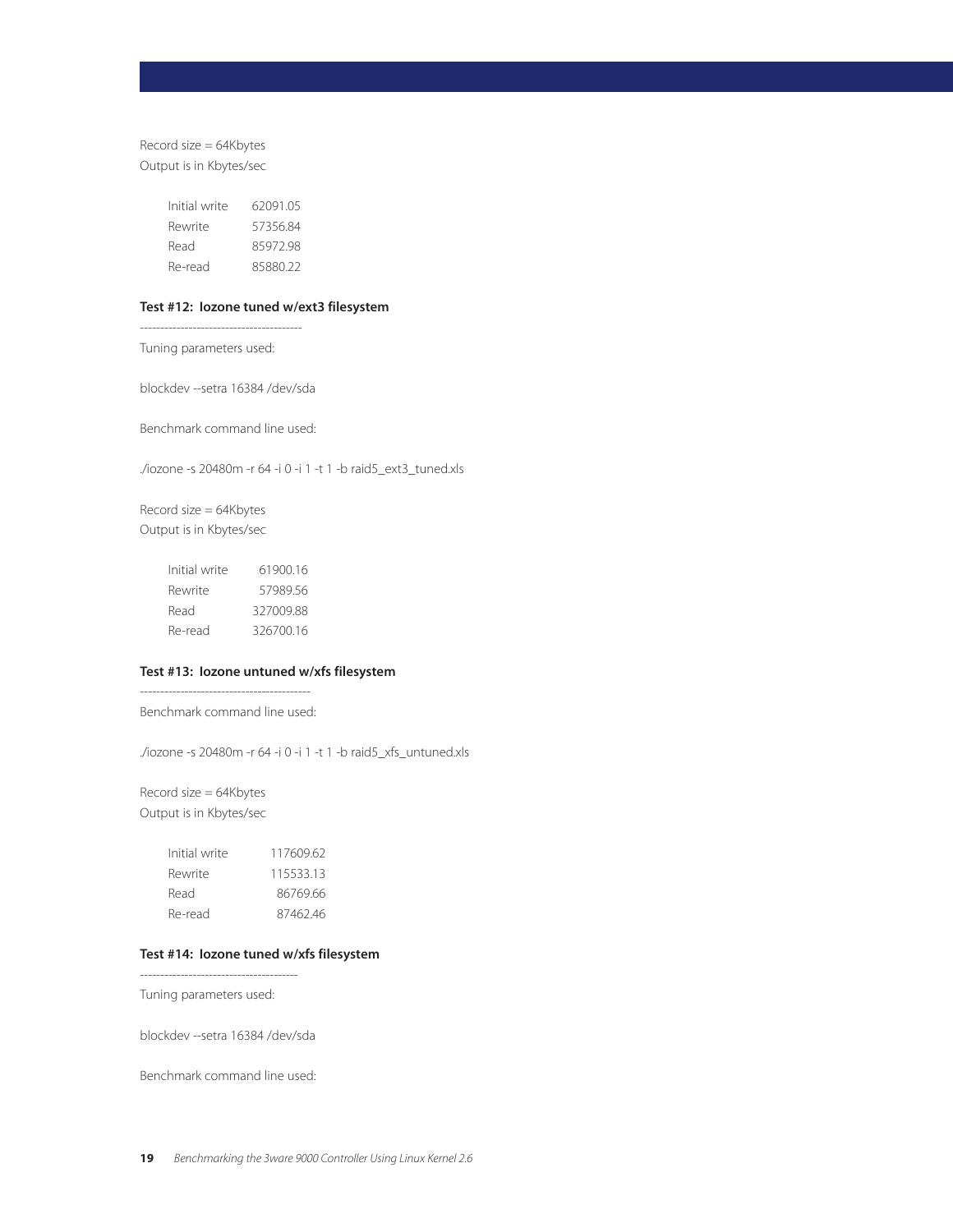./iozone -s 20480m -r 64 -i 0 -i 1 -t 1 -b raid5\_xfs\_tuned.xls

Record size = 64Kbytes Output is in Kbytes/sec

| Initial write | 11714479  |
|---------------|-----------|
| Rewrite       | 11637101  |
| Read          | 41193159  |
| Re-read       | 416373.00 |
|               |           |

-------------------------------------------------------------------------------

# **Conclusion**

Linux I/O benchmarks don't automatically provide expected results. With careful setup and tuning, running Linux I/O benchmarks on the 3ware 9000 Series RAID controller will yield close to the published results.

# **Appendix – Glossary of Terms**

**daemon** – Program that is always running in the background of a system. **DMA** – Dynamic memory access. **I/O** – Input/Output operation of a device. **kernel** – Core of the Linux operating system. **kernelspace** – Execution environment inside the kernel. **LBA** – Logical block access. **RAID** – Redundant array of inexpensive/independent disks. **userspace** – Execution environment outside the kernel. **Bdflush** – Linux buffer cache flush daemon **VM layer** – Linux virtual memory subsystem **Dirty cache or buffers** – Dirty cache buffers contain data that has not yet been written to disk.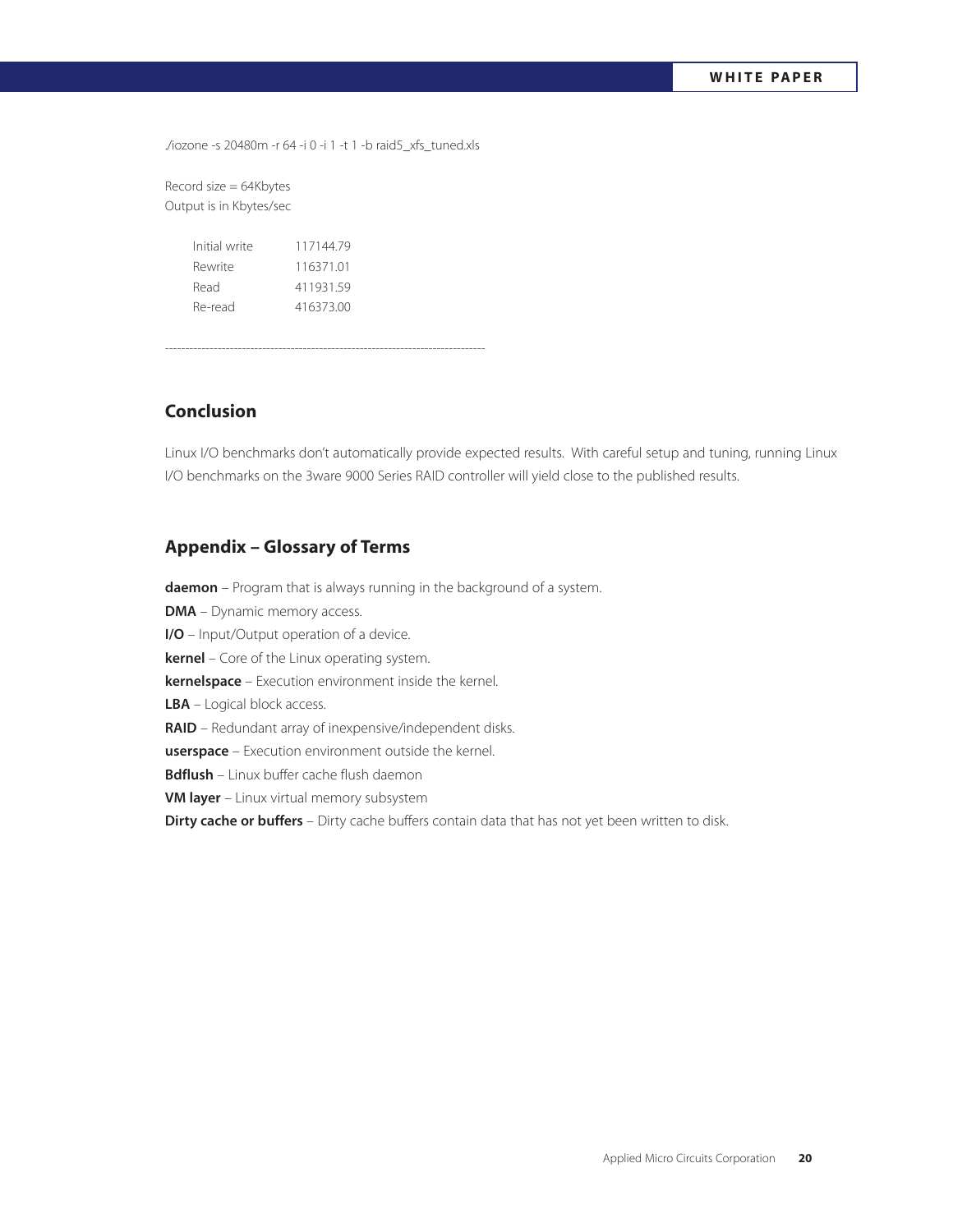# **Addendum**

# **For Linux 2.4 kernel systems with any RAID configuration, use the following parameters to enhance system performance:**

### **Tune VM layer read-ahead cache settings**

More asynchronous reads can be issued to the 3ware controller by modifying the VM layer read-ahead cache settings. Having more asynchronous reads pending on the controller yields higher sequential read throughput. To set these values, enter the following commands:

sysctl –w "vm.min-readahead=2048" sysctl –w "vm.max-readahead=2048"

# **For Linux 2.4 kernel systems with RAID 5 configurations, use the following parameter to enhance system write performance:**

## **Tune bdflush kernel daemon setting for RAID 5**

The bdflush default settings impede with the 3ware RAID 5 write caching algorithms' scheme for flushing writes to disk. This can be avoided by changing the bdflush kernel daemons settings with the following command:

sysctl –w "vm.bdflush=0 500 0 0 500 3000 0 20 0"

The relevant values in the above command that should not be changed are the 1st and 7th fields, both of which are "0". The rest can be left the same or relavant to the system being tested. They represent the amount of dirty buffer cache to activate the bdflush daemon synchronously and asynchronously, respectively. For more information on these settings refer to /usr/src/linux2.x/Documentation/sysctl/vm.txt in the Linux kernel source